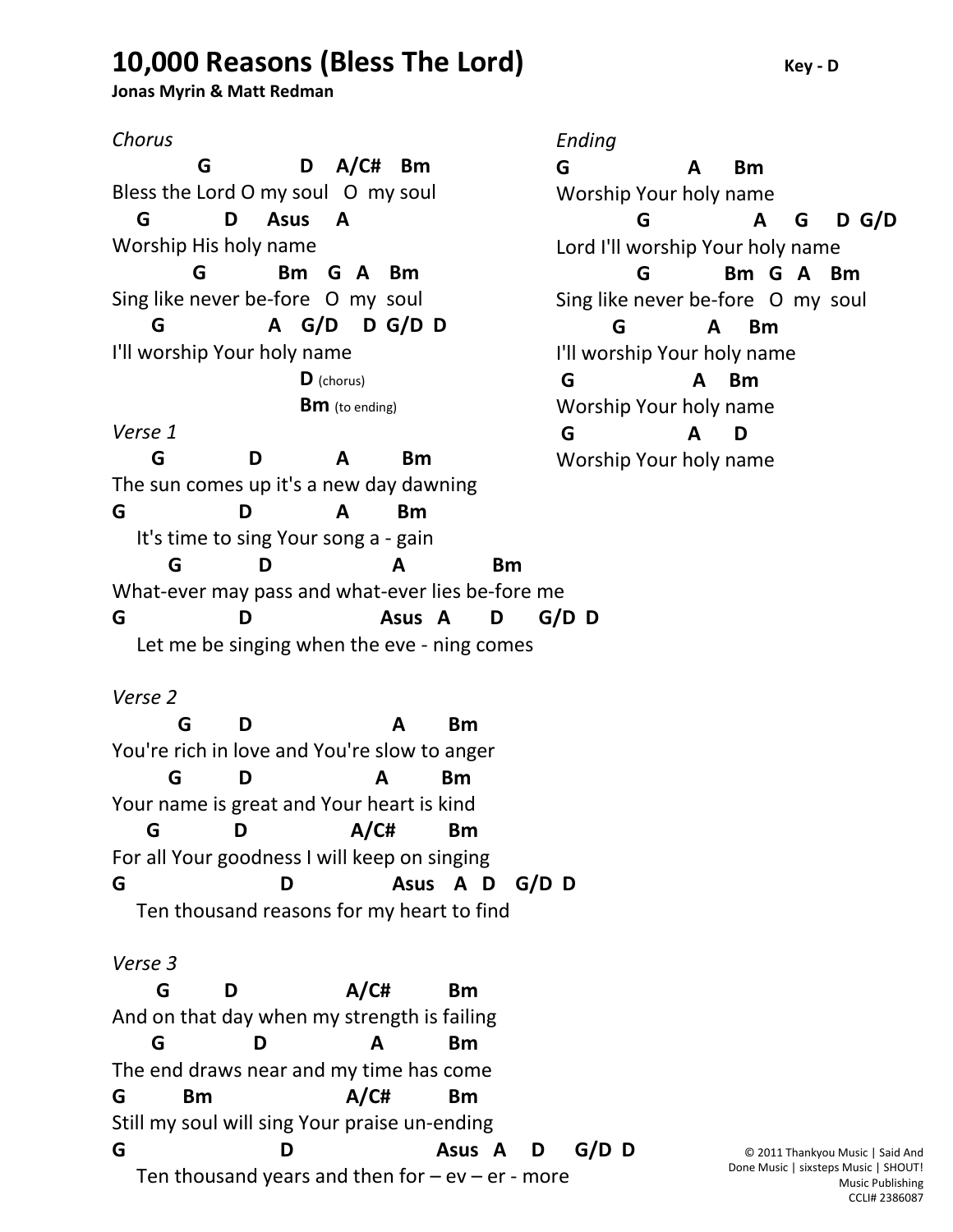## Amazing Grace

John Newton & John Rees

A D D7 G D Amazing grace! How sweet the sound! Bm E Asus4 A That saved a wretch like me! D D7 G D I once was lost, but now am found; Bm A G D Was blind, but now I see.

A D D7 G D Bm E Asus4 A 'Twas grace that taught my heart to fear, And grace my fears relieved. D D7 G D Bm A G D How precious did that grace appear, The hour I first believed.

A D D7 G D Bm E Asus4 A Thru' many dangers, toils and snares I have already come. D D7 G D Bm A G D 'Tis grace that brought me safe thus far, And grace will lead me home.

A D D7 G D Bm E A When we've been there ten thousand years, Bright shining as the sun, D 7 G D Bm A G D We've no less days to sing God's praise, Than when we first begun.

© Public Domain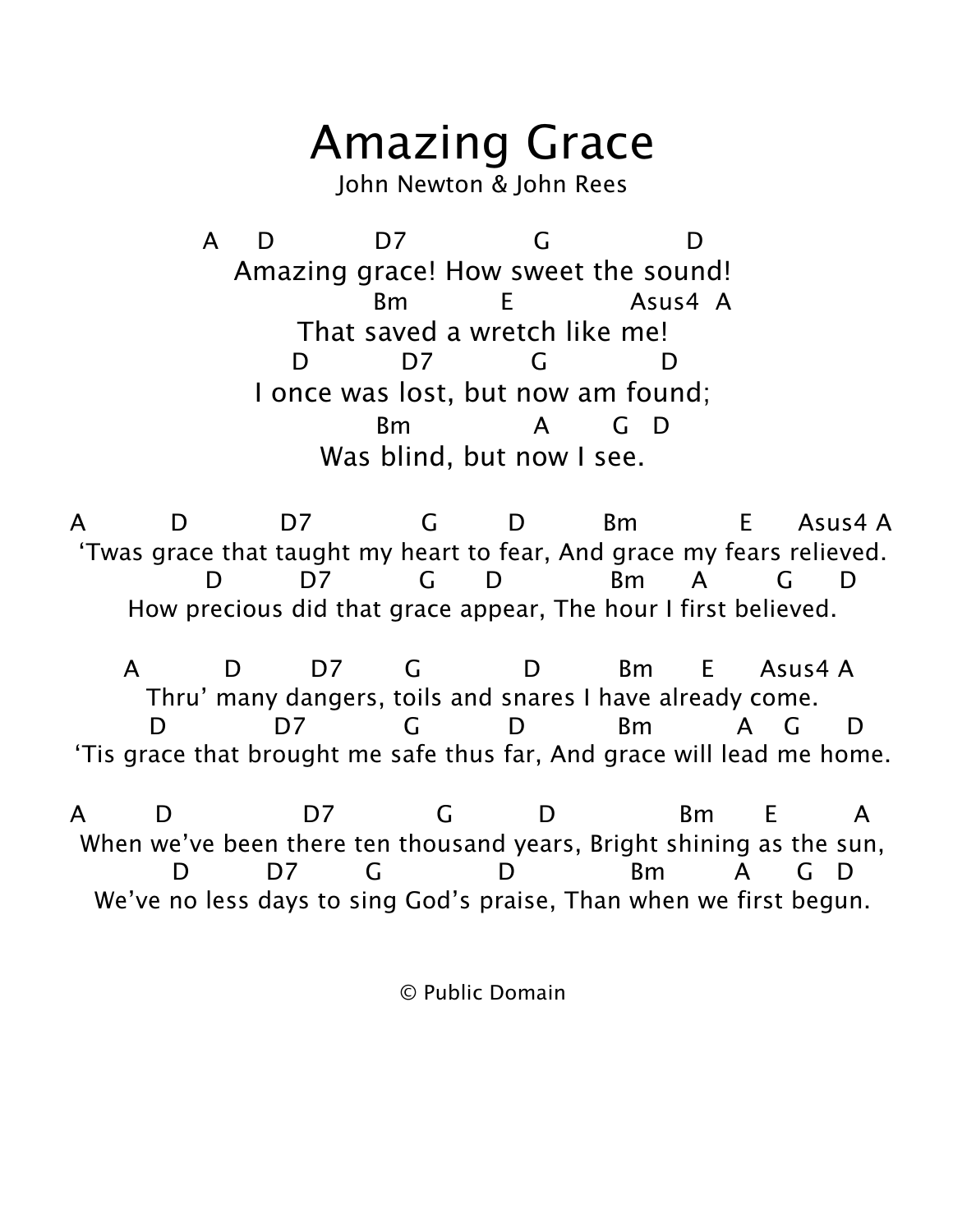## At The Cross Isaac Watts & Ralph Hudson

D G D G D Alas and did my Savior bleed, D7 G D/F# Em D A And did my sov'reign die? D G D G D Would He devote that sacred head, Em A D For such a worm as I?

A D At the cross, at the cross, A Where I first saw the light G Em A D D7 And the burden of my heart rolled away; G A F #m Bm It was there by faith, I received my sight Em A D And now I am happy all the day!

Was it for crimes that I have done, He groaned upon the tree? Amazing pity grace unknown, And love beyond degree!

Well might the sun in darkness hide, And shut His glories in; When Christ the mighty Maker died, For man the creature's sin.

But drops of grief can ne'er repay, The debt of love I owe; Here, Lord, I give myself to Thee, 'Tis all that I can do!

© Public Domain

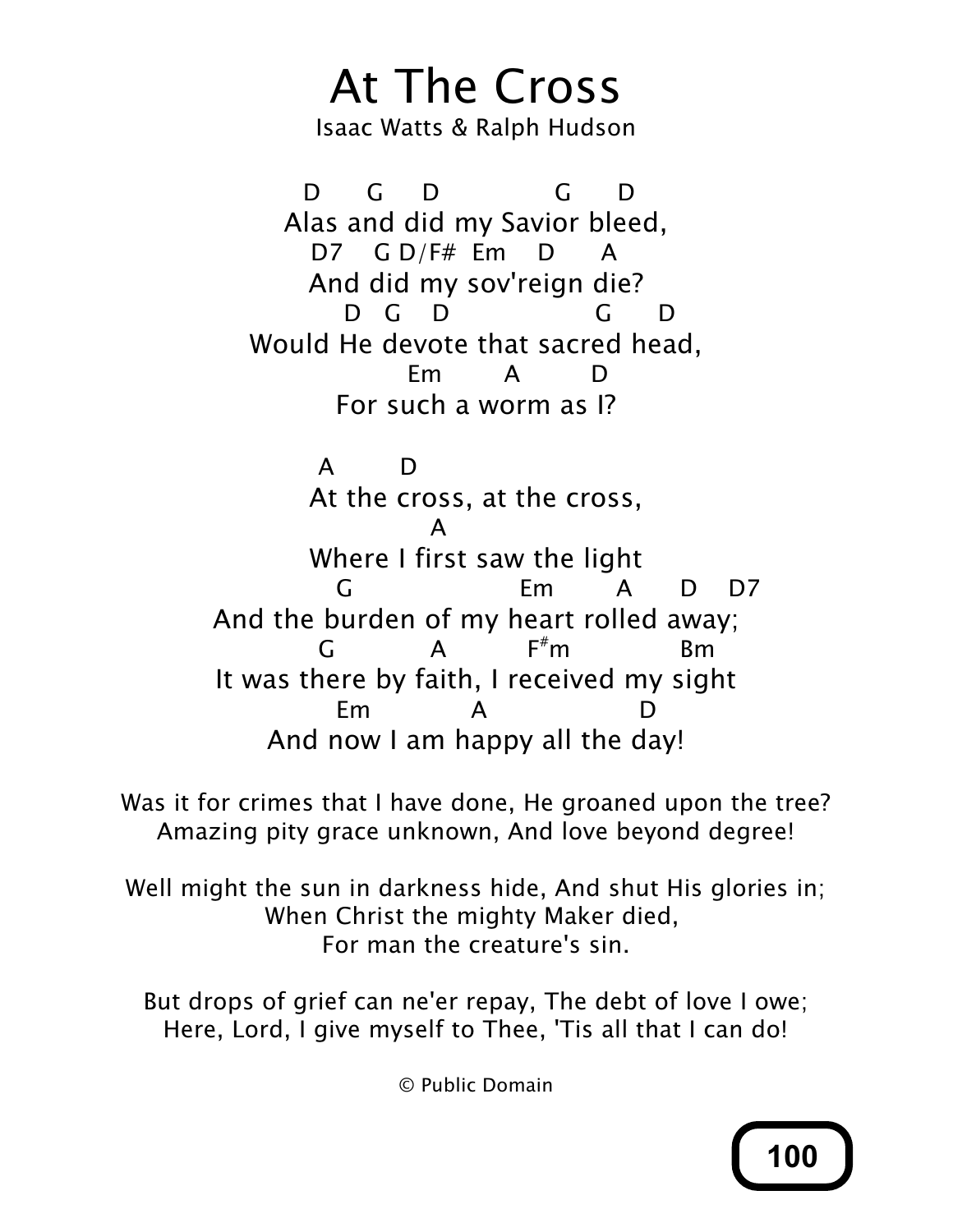# Be Unto Your Name

Gary Sadler and Lynn DeShazo

A  $E$  Bm  $F^*$  $F^{\#}m$ We are a moment, You are forever D A G E Lord of the ages, God before time A E Bm  $F^*$  $F^*m$ 7 We are a vapor, You are eternal D A G E Love everlasting reigning on high

 $F^{\#}m$ m DA E Holy, holy, Lord God Almighty  $F^*m$ m D A E Worthy is the Lamb who was slain  $F^*m$ m D A E Highest praises, honor and glory  $Bm$  $F^{\#}m$  F Be unto Your name  $Bm$  $F^{\#}m$  E Be unto Your name

We are the broken, You are the healer Jesus Redeemer, mighty to save You are the love song we'll sing forever Bowing before You, blessing Your name

© 1998 Integrity's Hosanna! Music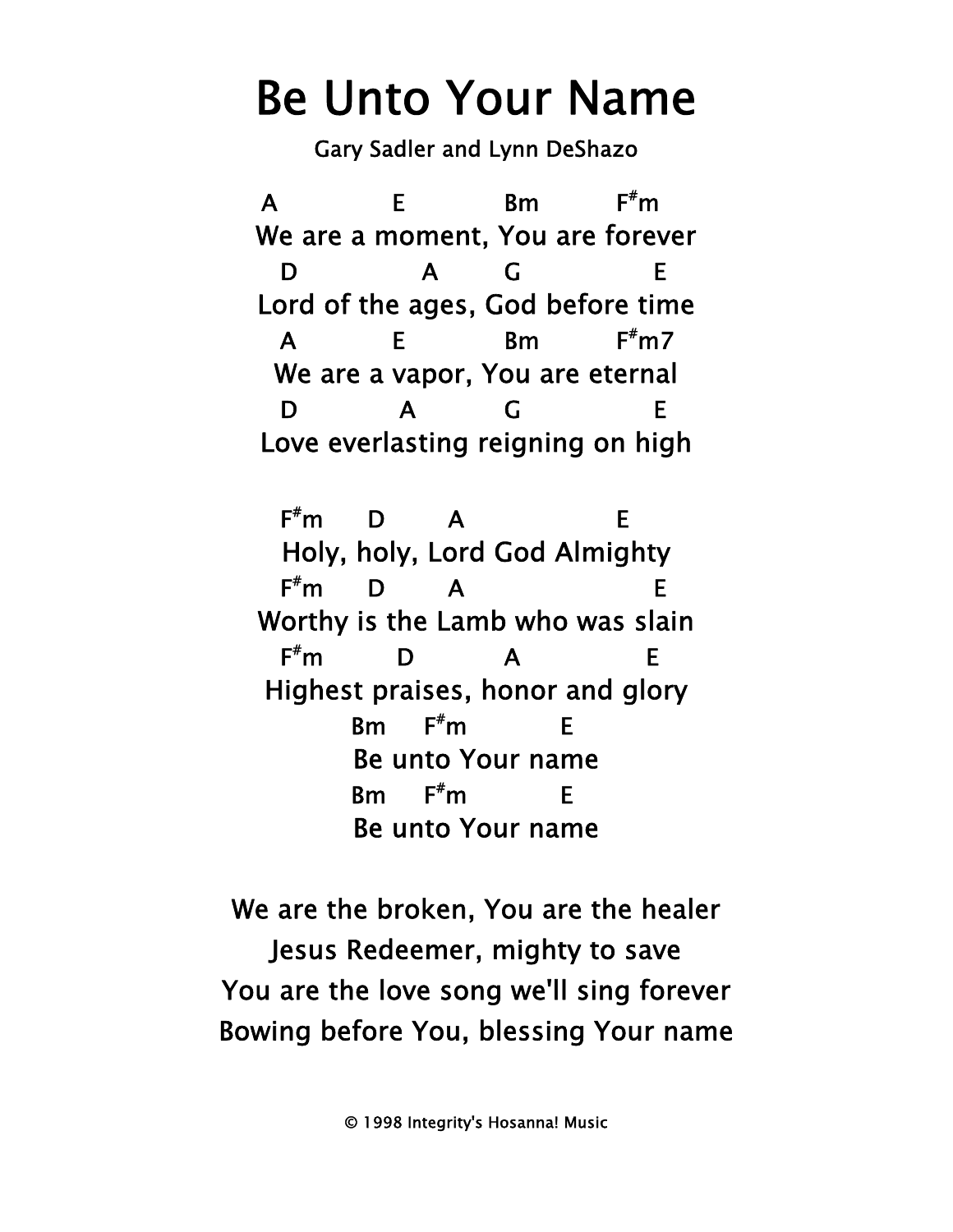# **Burdens Down**

**Traditional**

B E A E B E A E **Burdens down, Lord! Burdens down, Lord! E7 A F#m B E A E Since I laid my burdens down! A** B **A** F#m **Burdens down, Lord! Burdens down, Lord! E B E A E Since I laid my burdens down!**

> **I feel better, so much better Since I laid my burdens down! I feel better, so much better Since I laid my burdens down!**

**Friends don't treat me, like they used to Since I laid my burdens down! Friends don't treat me, like they used to Since I laid my burdens down!**

**I'm going home to be with Jesus Since I laid my burdens down! I'm going home to be with Jesus Since I laid my burdens down!**

**© Public Domain.**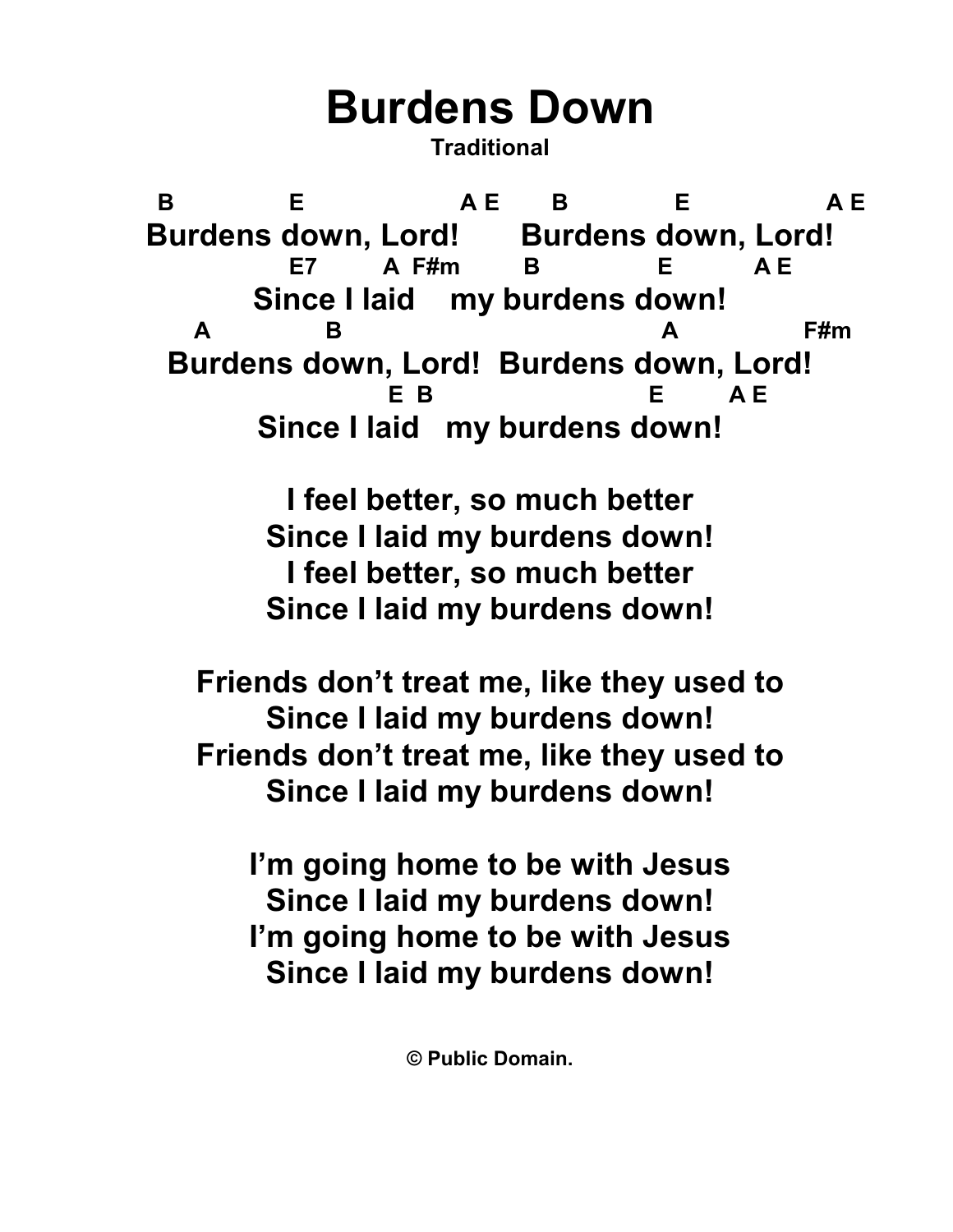## Come, Jesus, Come

Don L. Davis

 $C \# m$   $G \# 7$ Come, Jesus, come–come, deliver your own  $C \# m$ Descend from on high, and, Lord, make yourself known G#7 Put evil down, and fulfill God's own plan  $C \# m$ Restore your creation, and help us to stand

 $A$  E B B C#m Come, Jesus, come, and descend from your throne  $A$  E B B C#m Come, Lord, return, and now make yourself known A E B C#m Reign now forever, and shine like the sun  $A$  E B B C#m We're shouting "Hosanna, " Lord, come, Jesus, come!

Come, Jesus, come, all your glory reveal Let all the nations, to you, now appeal Judge them with right, and with wisdom and truth End war and pain, and make everything new

Come, Jesus, come, come and end the long night Make shadows flee, and shine forth your true light Let now your reign be commenced for all time And rule as the King of all kings, all sublime

© 2013. All Rights Reserved.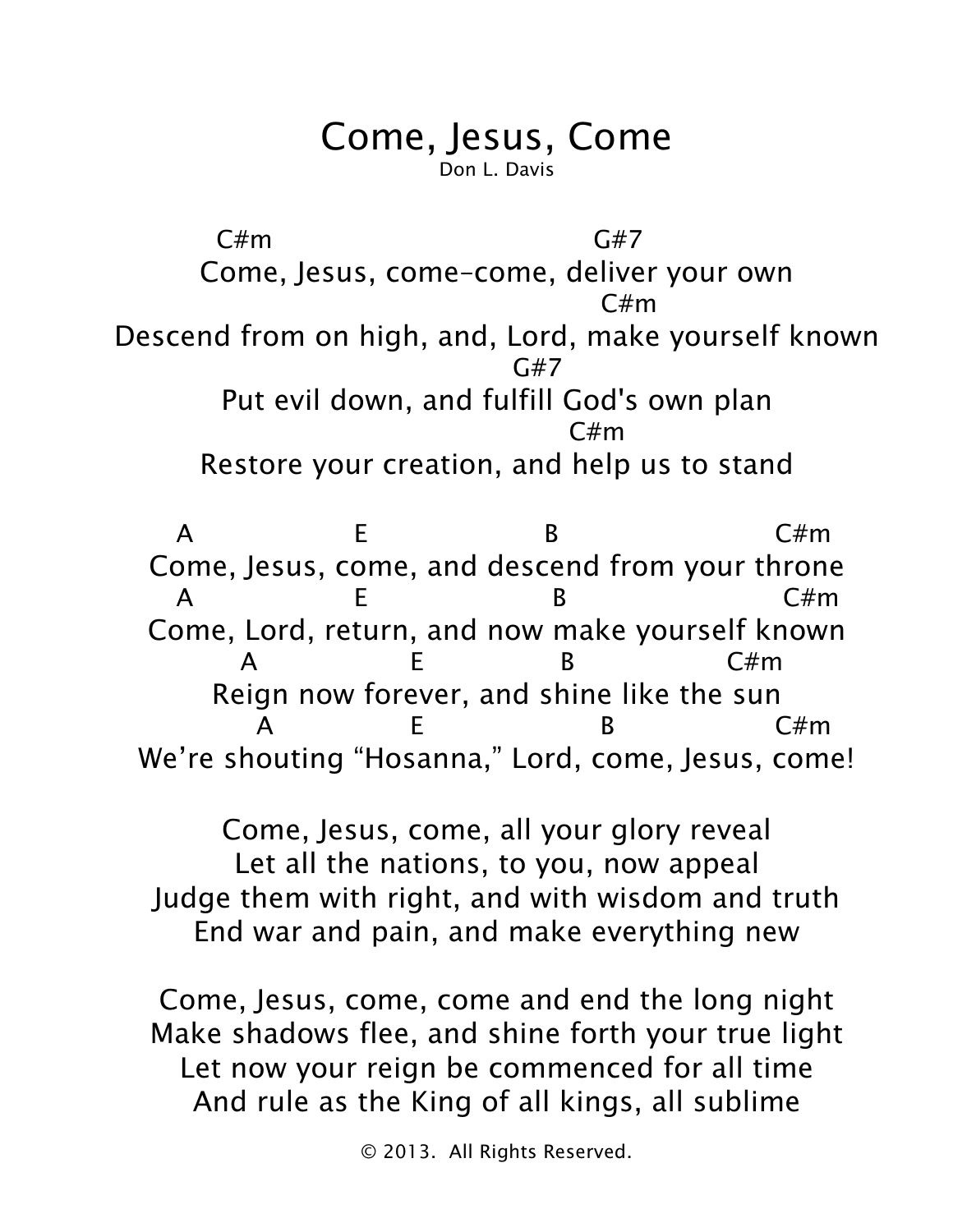Jonas Myrin, Reuben Morgan, Eric Liljero, Edward Mote and William B. Bradbury Intro | C | | Am | | F | G | C G My hope is built on nothing less, Than Jesus' blood and righteousness Am Am/G F G C I dare not trust the sweetest frame, But wholly trust on Je - sus name. C Csus C  $(C/E)$  F Am G Christ a - lone Corner - stone C/E F Am G Weak made strong in the Saviour's love C F Am G C Through the storm He is Lord, Lord of all C G When darkness veils His lovely face, I rest on His unchanging grace. Am  $Am/G$  F G G  $C$ In every high and stormy gale, My anchor holds within the veil. F G C My anchor holds within the veil. C G His oath, His covenant, His blood, Support me in the whelming flood. Am Am/G F G G C C When all around my soul gives way, He then is all my Hope and Stay. F G C He then is all my Hope and Stay. C G When He shall come with trumpet sound, O may I then in Him be found! Am Am/G Dressed in His righteousness alone, F G C Faultless to stand before the throne! F G C Faultless to stand before the throne! © 2011 Hillsong Music Publishing

Cornerstone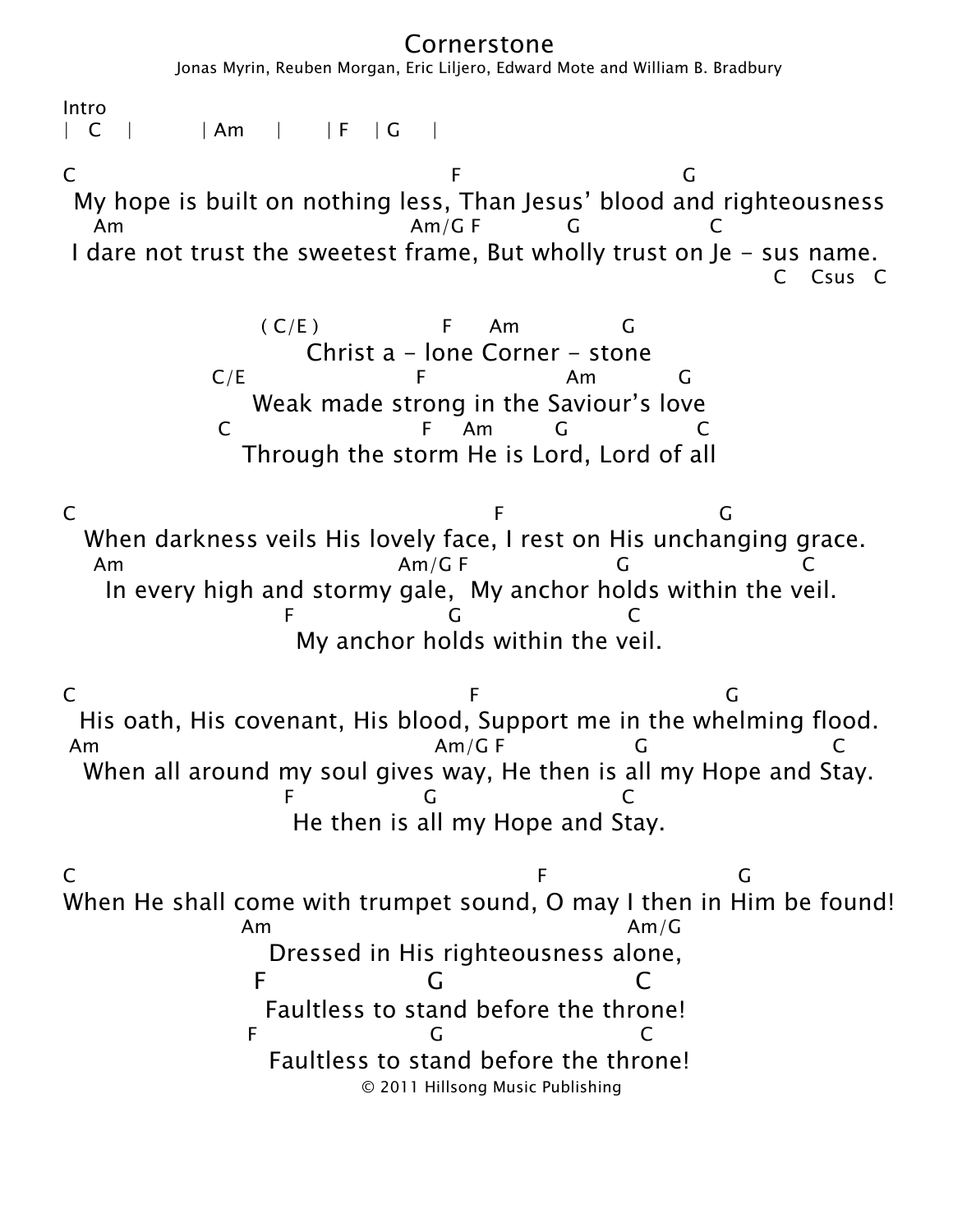### **Every Day**

Don L. Davis c. 2018 Don L. Davis. All Rights Reserved

### *Chorus*

 $B<sup>b</sup>7$ You rescued me from danger,  $E<sup>b</sup>7$ you took away my shame  $B<sup>b</sup>7$ No longer a stranger,  $E<sup>b</sup>7$ I'm walkin' in the Way  $B<sup>b</sup>7$ (Yes), I'm your secret agent  $E^{\rm b}7$ for the Gospel's sake  $B<sup>b</sup>7$ Ambassador for Jesus,  $E<sup>b</sup>7$ with every move I make  $B<sup>b</sup>7$  $E<sup>b</sup>7$ Ev'ry day!

#### *Verse 1*

 $B<sup>b</sup>7$  $^{\text{b}}$ 7 E  $E^{b}7$  You called me by my name **B** B B B B B  $B<sup>b</sup>7$ <sup>b</sup>7 / C #7 and then you saved me  $B<sup>b</sup>7$  $^{\text{b}}$ 7 E  $F^{b}7$  You washed me in the Blood, **B** B B B B B  $B<sup>b</sup>7$ <sup>b</sup>7 / C #7 and then you raised me

### *Bridge*

 $E<sup>b</sup>7$ I'm mobilized for action,

yes, I've got in the game F7 Shedding all distraction,

I'm lifting up the Name

### *Chorus*

You rescued me from danger, you took away my shame No longer a stranger, I'm walkin' in the Way (Yes), I'm your secret agent for the Gospel's sake Ambassador for Jesus, with every move I make Ev'ry day, ev'ry day

### *Verse 2*

A soldier of the Lord, I've been commissioned I'm on the battlefield, I've got a vision

### *Bridge*

I know just whom I am, I Know just what to do Ev'ry day I'll testify about the Gospel truth

#### *Chorus*

You rescued me from danger, You took away my shame No longer a stranger, I'm walkin' in the Way (Yes), I'm your secret agent for the Gospel's sake Ambassador for Jesus, with every move I make Ev'ry day, ev'ry day, ev'ry day With ev'ry move I make Ev'ry day, ev'ry day, ev'ry day With ev'ry move I make Ev'ry day

### *Musical interlude*

### *Bridge 2*

F7 This is the day that the Lord has made  $E^{\rm b}7$ I will rejoice and be glad in it

### *Chorus*

You rescued me from danger, you took away my shame No longer a stranger, I'm walkin' in the Way (Yes), I'm your secret agent for the Gospel's sake Ambassador for Jesus, with every move I make Ev'ry day (vamp mingles with below)

Ev'ry day, ev'ry day, ev'ry day With ev'ry move I make Ev'ry day, ev'ry day, ev'ry day With ev'ry move I make (Ev'ry day!)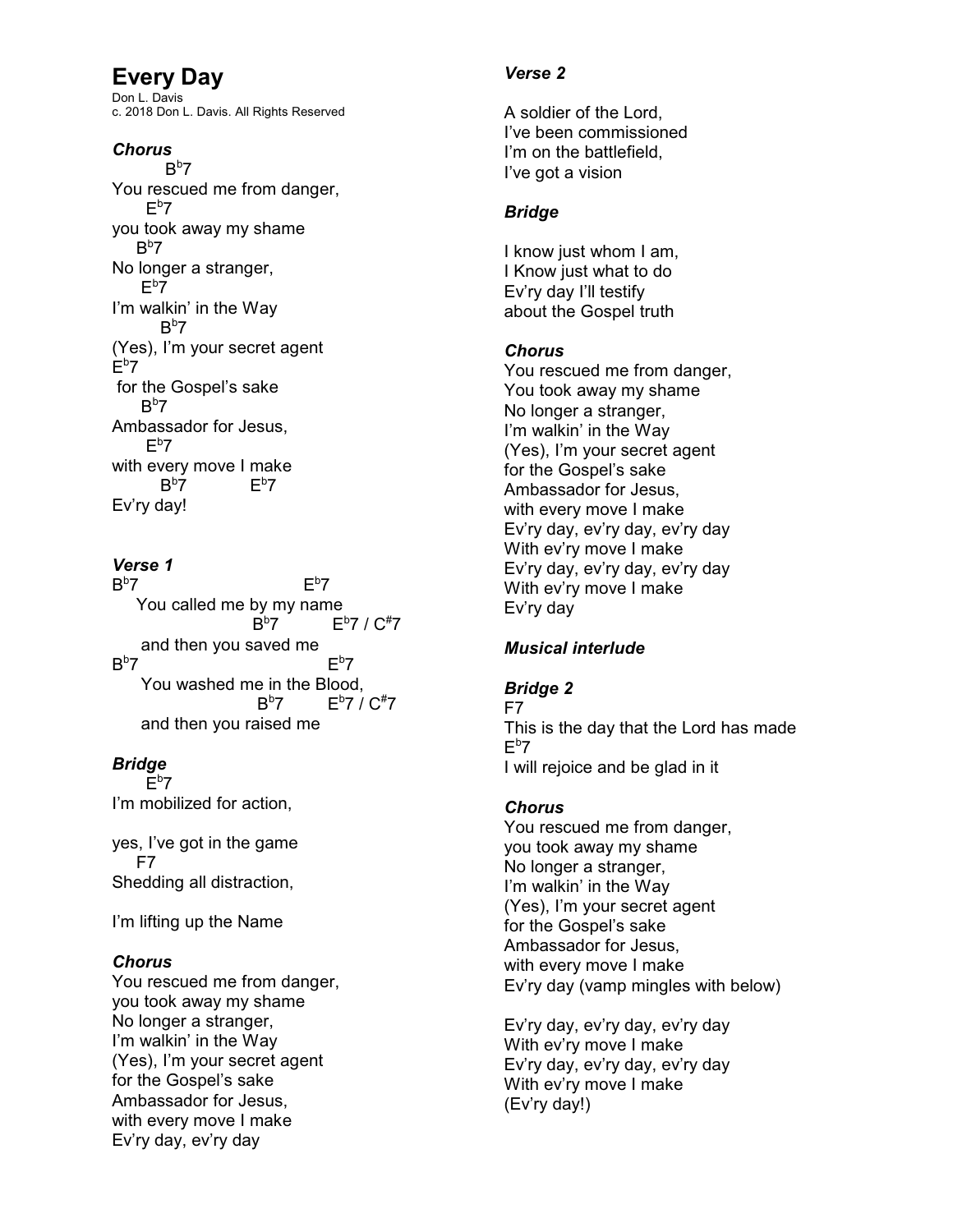## **Every Praise Key-Db**

Hezekiah Walker | John David Bratton Tempo - 103 | Time - 4/4

### *INTRO*

| $\mathsf{I}$ Db                                                             |              | $\mid$ Bbm7                                  |    | $ $ Db/Gb | $\mathbf{I}$ | Absus | L | N.C. |          |
|-----------------------------------------------------------------------------|--------------|----------------------------------------------|----|-----------|--------------|-------|---|------|----------|
| <b>CHORUS 1A</b>                                                            |              |                                              |    |           |              |       |   |      |          |
| Db                                                                          |              |                                              |    |           |              |       |   |      |          |
|                                                                             |              | Every praise is to our God                   |    |           |              |       |   |      |          |
| B <sub>bm</sub> 7                                                           |              | Every word of worship with one accord        |    |           |              |       |   |      |          |
| Gb <sub>2</sub>                                                             |              | Ab                                           | Db |           |              |       |   |      |          |
| Db                                                                          |              | Every praise every praise is to our God      |    |           |              |       |   |      |          |
| Bbm7                                                                        |              | Sing hallelujah to our God                   |    |           |              |       |   |      |          |
| Gb <sub>2</sub>                                                             |              | Glory hallelujah is due our God<br>Ab        | Db |           | N.C.         |       |   |      |          |
|                                                                             | Every praise | every praise is to our God                   |    |           |              |       |   |      |          |
|                                                                             |              |                                              |    |           |              |       |   |      | Key - D  |
| <b>CHORUS 1B</b>                                                            |              |                                              |    |           |              |       |   |      |          |
| D                                                                           |              |                                              |    |           |              |       |   |      |          |
| Bm7                                                                         |              | Every praise is to our God                   |    |           |              |       |   |      |          |
|                                                                             |              | Every word of worship with one accord        |    |           |              |       |   |      |          |
| G <sub>2</sub>                                                              |              |                                              |    |           |              |       |   |      |          |
|                                                                             |              | Every praise every praise is to our God      |    |           |              |       |   |      |          |
| D                                                                           |              | Sing hallelujah to our God                   |    |           |              |       |   |      |          |
| Bm7                                                                         |              |                                              |    |           |              |       |   |      |          |
|                                                                             |              | Glory hallelujah is due our God              |    |           |              |       |   |      |          |
| G <sub>2</sub>                                                              |              | A                                            | D  | N.C.      |              |       |   |      |          |
|                                                                             |              | Every praise every praise is to our God      |    |           |              |       |   |      |          |
|                                                                             |              |                                              |    |           |              |       |   |      | Key - Eb |
| <b>CHORUS 1C</b>                                                            |              |                                              |    |           |              |       |   |      |          |
| Eb                                                                          |              |                                              |    |           |              |       |   |      |          |
| cm7                                                                         |              | Every praise is to our God                   |    |           |              |       |   |      |          |
| Every word of worship with one accord<br>Ab <sub>2</sub><br><b>Bb</b><br>Eb |              |                                              |    |           |              |       |   |      |          |
| Eb                                                                          | Every praise | every praise is to our God                   |    |           |              |       |   |      |          |
| cm7                                                                         |              | Sing hallelujah to our God                   |    |           |              |       |   |      |          |
| Ab <sub>2</sub>                                                             |              | Glory hallelujah is due our God<br><b>Bb</b> | Eb |           |              |       |   |      |          |
|                                                                             | Every praise | every praise is to our God                   |    |           |              |       |   |      |          |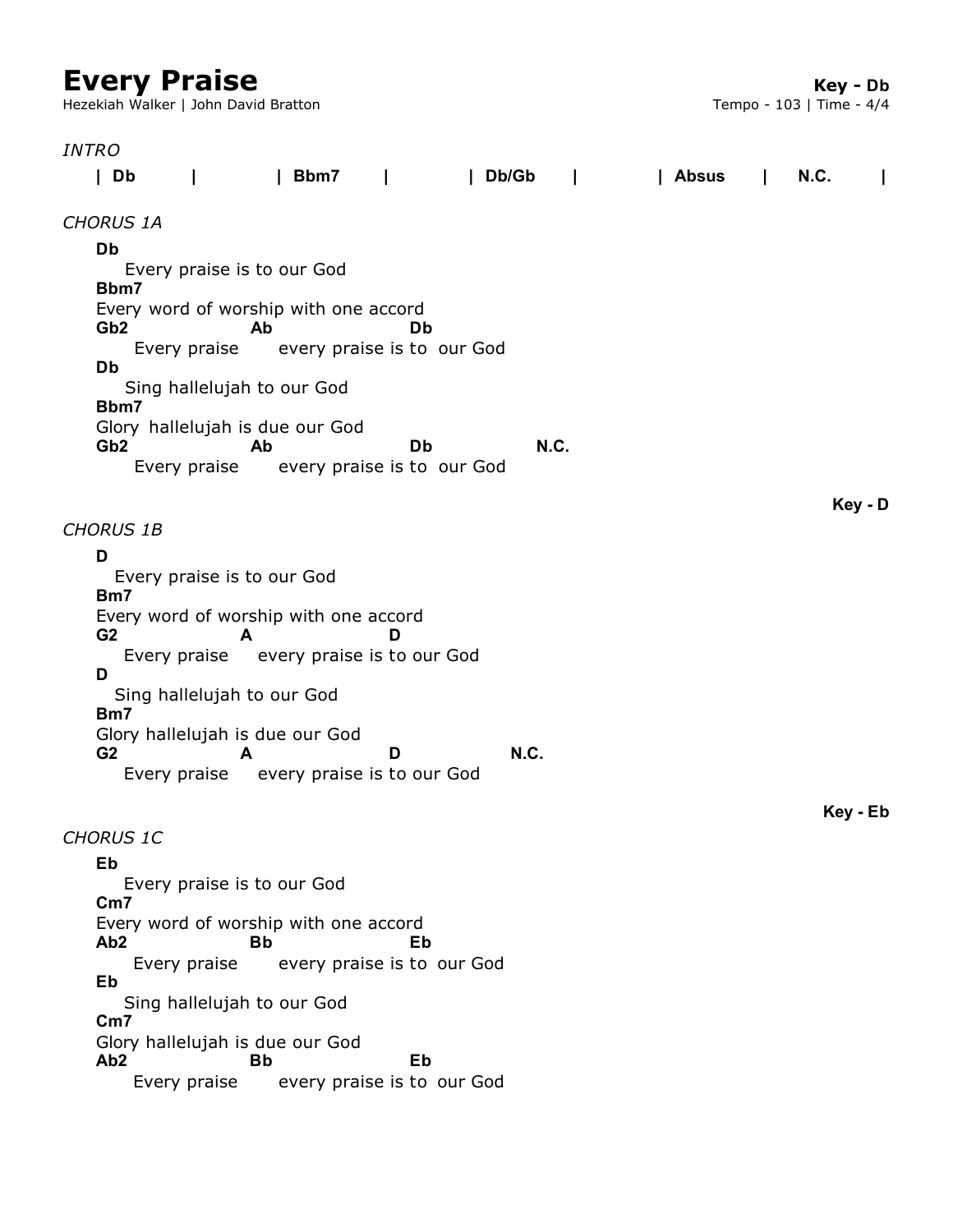*BRIDGE*

God my Savior God my Healer God my Deliverer Yes He is Yes He is (REPEAT) **Eb Cm7 Eb/Ab Fm7** 

 Yes He is Yes He is **Fm7 Db**

### *ENDING*

 Every praise is to our God Every word of worship with one accord Every praise every praise<br>C Bb/D Every praise every praise Every praise every praise<br>C Bb/D Every praise every praise Every praise every praise Every praise every praise Every praise every praise is to our God **Eb Cm7 Ab2 Bb**  $Ab2/C$ **Ab2 Bb Ab2/C Bb/D Ab2 Bb Ab2/C Bb/D Ab2 Bb Eb**

> CCLI Song # 6623483 © 2013 Li'l Eva Music | Luv Ki Publishing | Davo Pavo Music For use solely with the SongSelect<sup>®</sup> [Terms of Use](/about/termsofuse). All rights reserved. [www.ccli.com](http://www.ccli.com) CCLI License # 979831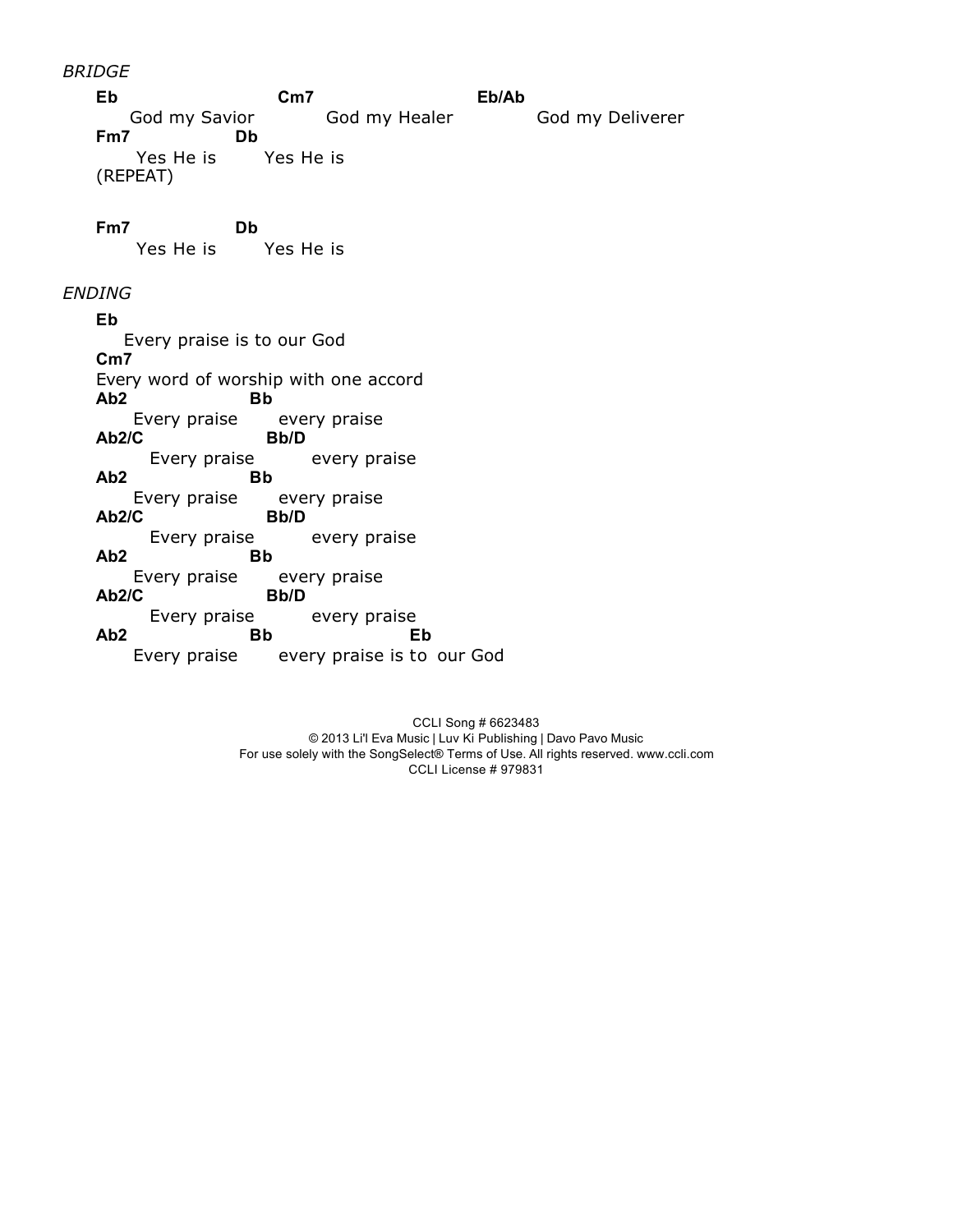# Glory To His Name

Hoffman, Elisha A. / Stockton, John H.

E A E Down at the cross where my Savior died,  $C \# m$   $F \# m$  B Down here for cleansing from sin I cried, E E7 A E There to my heart was the blood applied. B E A E Glory to His name!

E7 A F#m B E A E Glory to His name, precious Name,  $C \# m$  F# B Glory to His name E E7 A E There to my heart was the blood applied, B E A E Glory to His name!

I am so wondrously saved from sin; Jesus so sweetly abides within. There at the cross where He took me in! Glory to His name!

O precious fountain that saves from sin! I am so glad I have entered in! There Jesus saves me and keeps me clean. Glory to His name!

Come to this fountain so rich and sweet; Cast Thy poor soul at the Savior's feet; Plunge in today and be made complete. Glory to His name!

© Public Domain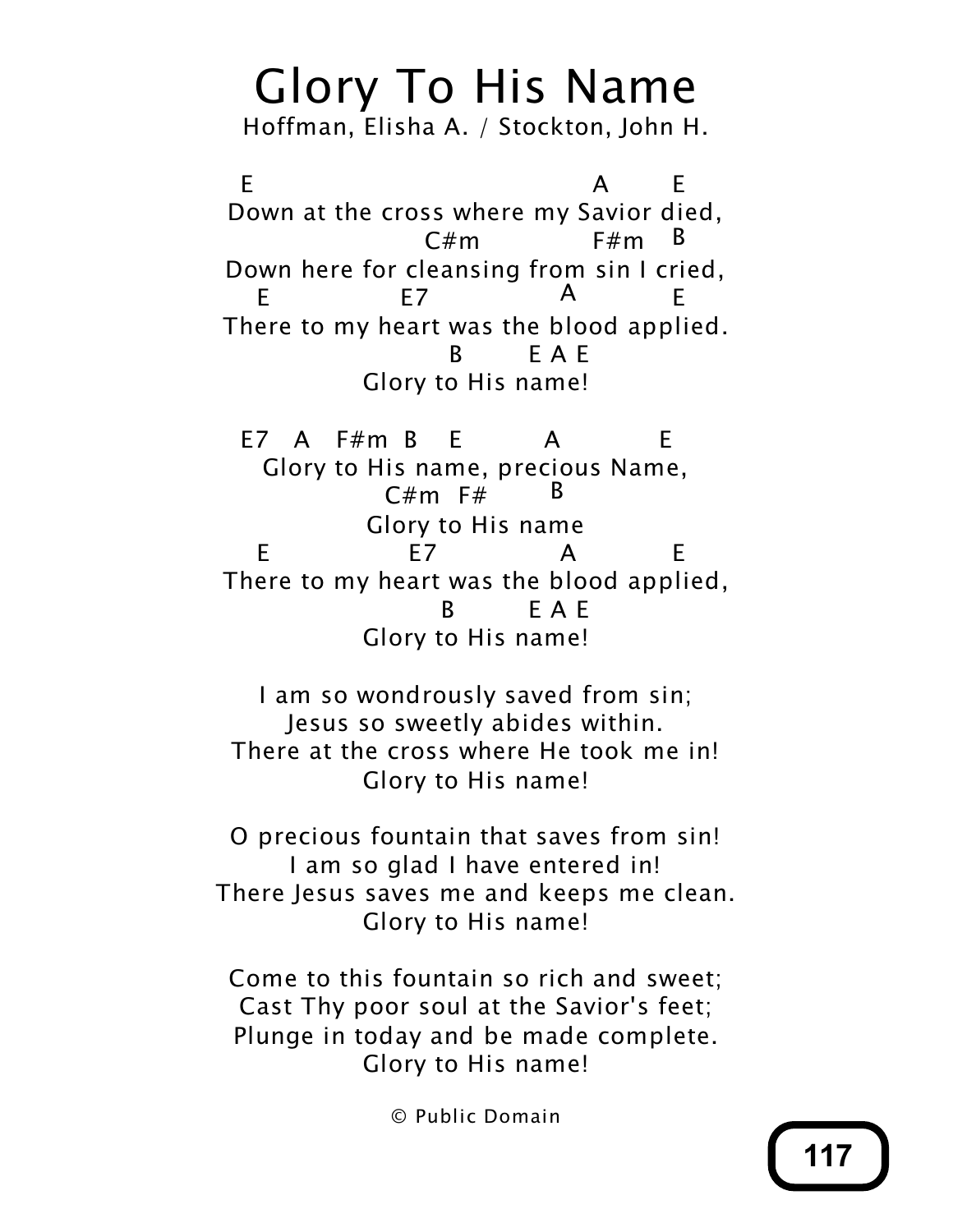### **Great Are You Lord Key - D Key - D**

**David Leonard, Jason Ingram & Leslie Jordan**

### *Intro* |**G** |**Bm<sup>7</sup>** | **Asus** | *Verse 1*  **G Bm<sup>7</sup> Asus** You give life You are love You bring light to the darkness  **G Bm<sup>7</sup> Asus** You give hope You re-store ev'ry heart that is broken **G Bm<sup>7</sup> Asus** Great are You Lord *Chorus* **G Bm<sup>7</sup>** It's Your breath in our lungs  **Asus** So we pour out our praise we pour out our praise **G Bm<sup>7</sup>** It's Your breath in our lungs  **Asus** So we pour out our praise to You only *Interlude* |**G** |**Bm<sup>7</sup>** | **Asus** | *Instrumental to bridge* | **D** | | **Dsus** | | **G2** | | **D** | *Bridge*  **D** And all the earth will shout Your praise  **Dsus G2 D**

Our hearts will cry these bones will sing great are You Lord

© 2012 Integrity's Alleluia! Music & Integrity's Praise! Music (Admin. by Capitol CMG Publishing (IMI)), Open Hands Music & So Essential Tunes (Admin. by Essential Music Publishing LLC) CCLI License # 2386087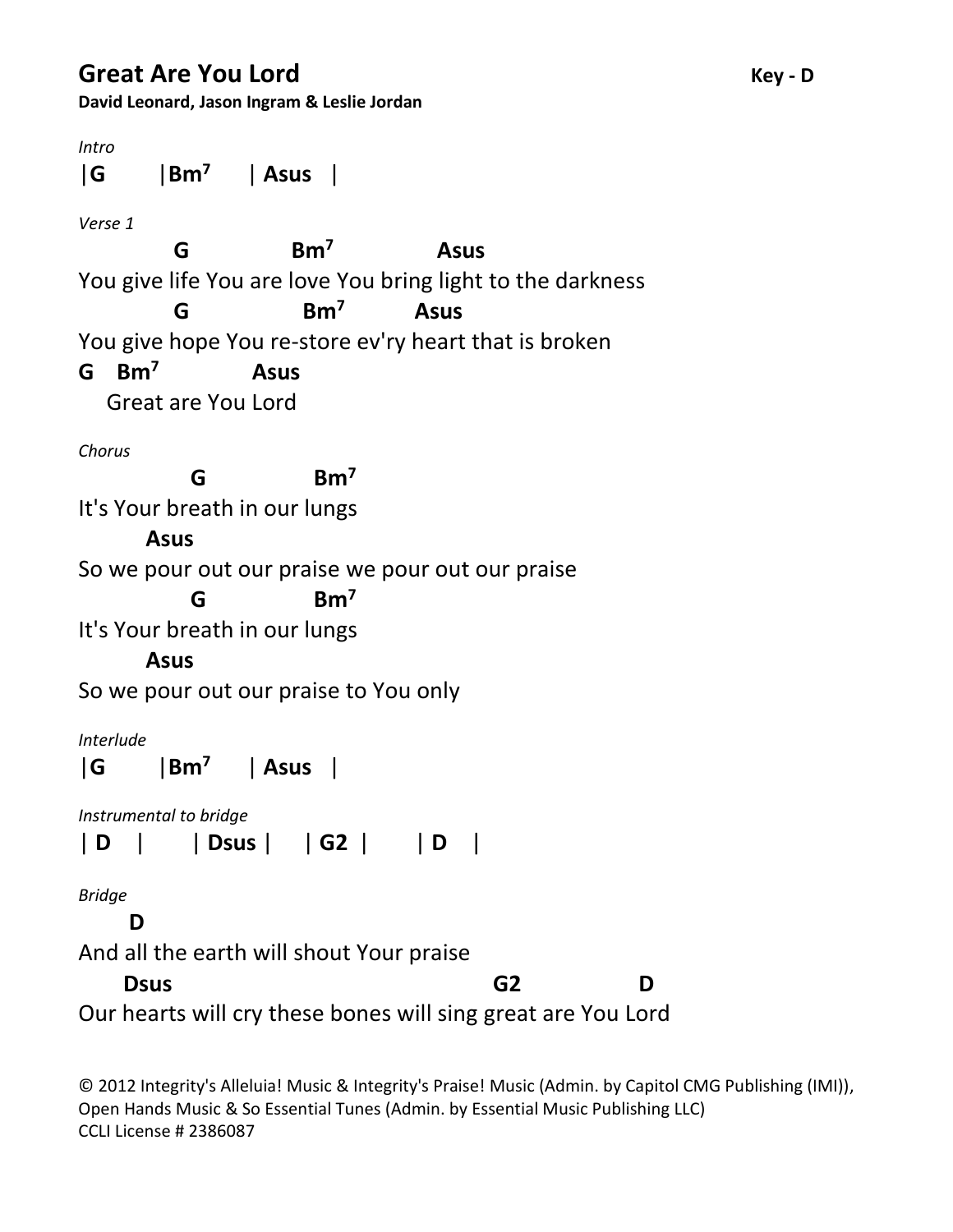I'll Fly Away Brumley, Albert E.

E E7 Some glad morning when this life is o'er, A E I'll fly away. E To a home on God's celestial shore, F #m B E I'll fly away.

(Chorus) B E E7 A E (O) I'll fly away, O glory, I'll fly away;  $(G#7)$   $(C#m)$ When I die, hallelujah, by and by,  $F^{\#}m$  B E I'll fly away.

When the shadows of this life have gone. I'll fly away. Like a bird from prison bars has flown. I'll fly away. (Chorus)

Just a few more weary days and then, I'll fly away. To a land where joys shall never end. I'll fly away. (Chorus)

© 1932 Hartford Music Company. Renewed 1960 Albert E. Brumley And Sons (SESAC) (Admin. by Integrated Copyright Group, Inc.)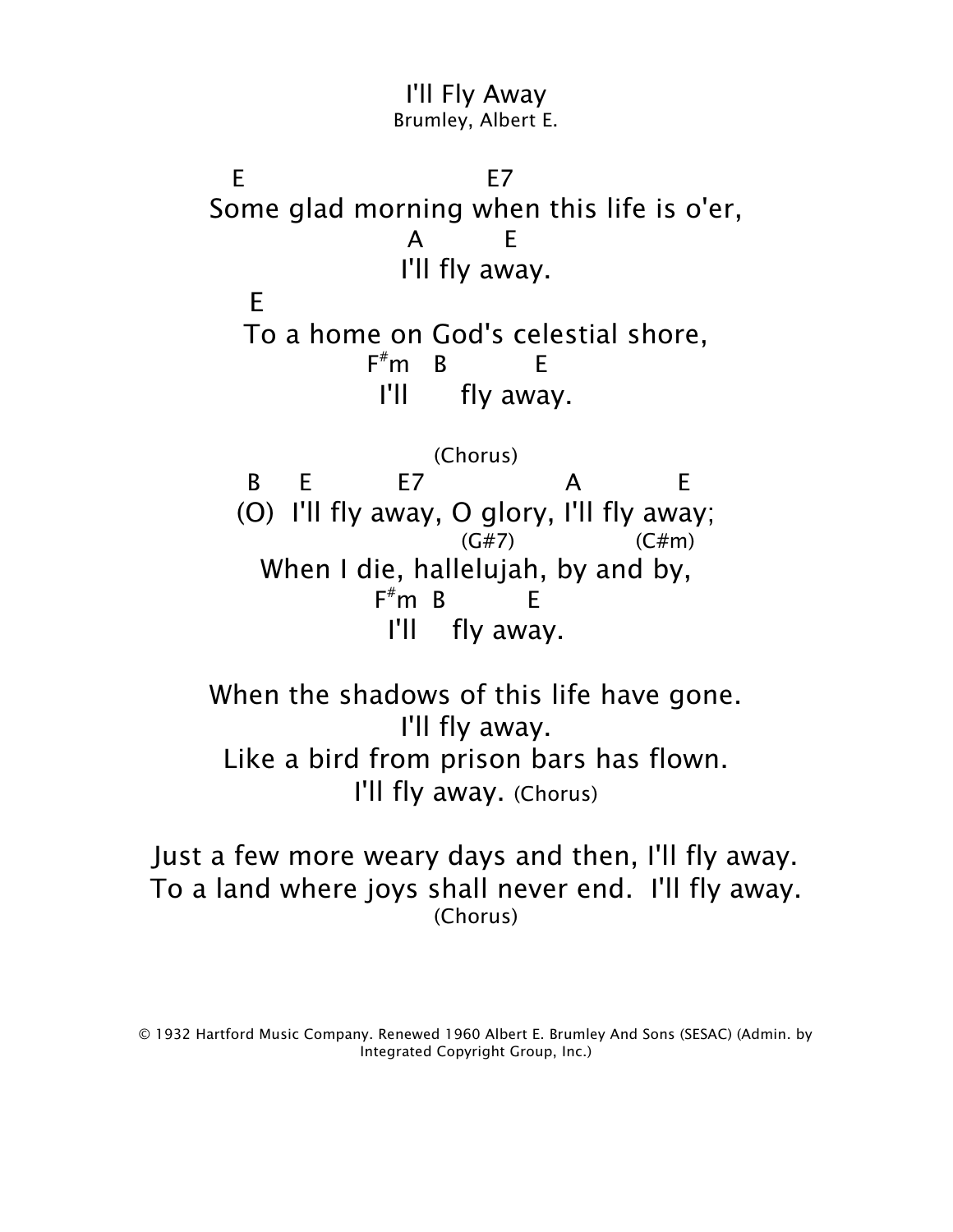## **King Of My Heart King Of My Heart Key - A**<br>
John Mark McMillan | Sarah McMillan

John Mark McMillan | Sarah McMillan

#### *VERSE 1*

Let the King of my heart be the mountain where I run The fountain I drink from oh He is my song Let the King of my heart be the shadow where I hide The ransom for my life oh He is my song **A D A F#m E D A A D A F#m E D A**

### *CHORUS*

 You are good good oh You are good good oh You are good good oh You are good good oh **F#m E D A F#m E D A F#m E D A F#m E D A**

*VERSE 2*

Let the King of my heart be the wind inside my sails The anchor in the waves oh He is my song Let the King of my heart be the fire inside my veins The echo of my days oh He is my song **A D A F#m E D A A D A F#m E D A**

### *BRIDGE 1A*

#### **A**

 You're never gonna let never gonna let me down **F#m**

You're never gonna let never gonna let me down

#### **A**

 You're never gonna let never gonna let me down You're never gonna let never gonna let me down You're never gonna let never gonna let me down *1st Ending* **F#m E** *To Bridge 1a 2nd Ending* **F#m E D E** *To Chorus*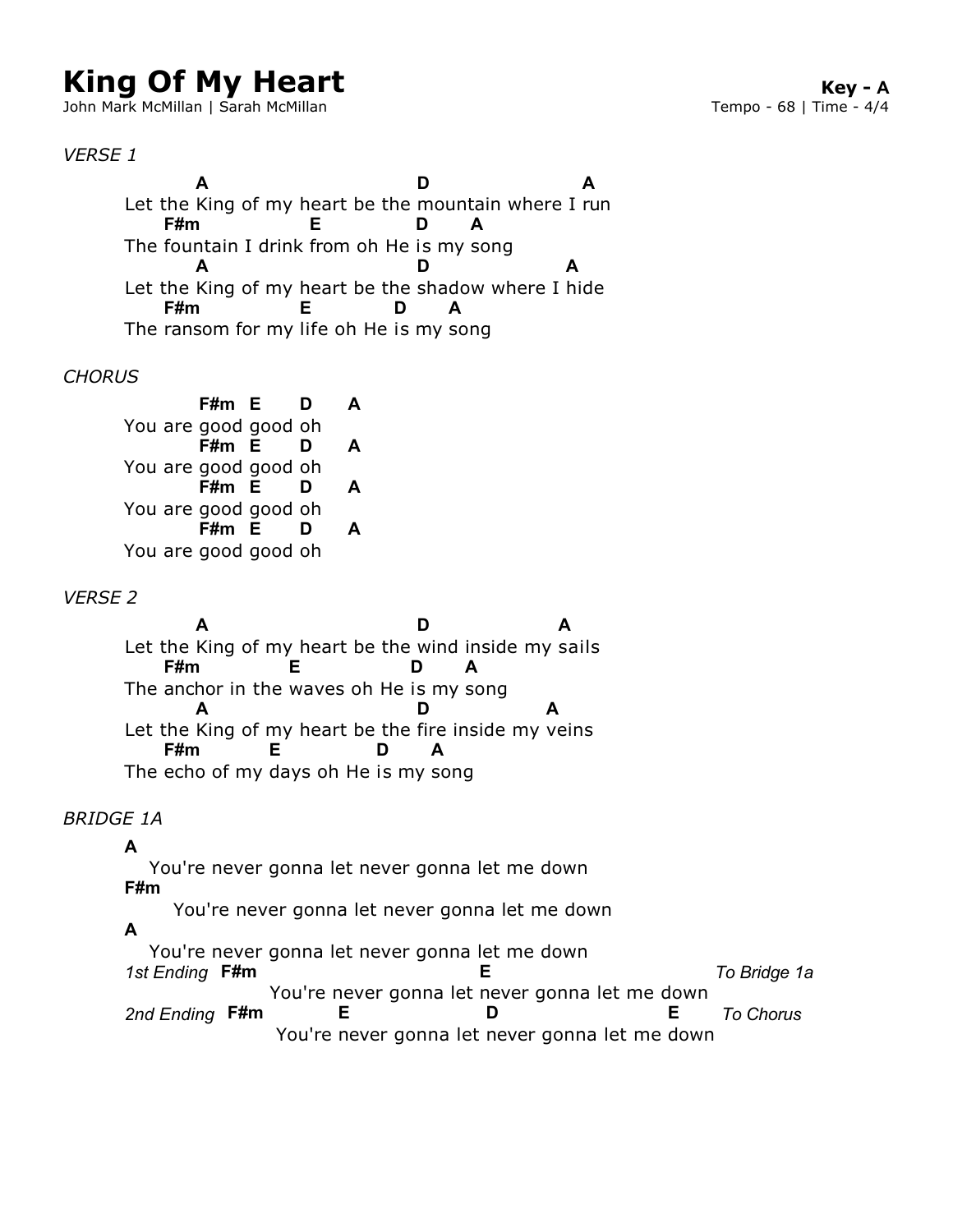*BRIDGE 1B*

You're never gonna let never gonna let me down You're never gonna let never gonna let me down You're never gonna let never gonna let me down You're never gonna let never gonna let me down **F#m E D A F#m E D A F#m E D A F#m E D A**

*INSTRUMENTAL*

**| F#m E | D A | Bm A | D |**

*ENDING*

When the night is holding on to me God is holding on When the night is holding on to me God is holding on **F#m E D A Bm A D F#m E D A Bm A D A**

> CCLI Song # 7046145 © Meaux Jeaux Music | Raucous Ruckus Publishing | McMillan, Sarah For use solely with the SongSelect® [Terms of Use.](/about/termsofuse) All rights reserved. [www.ccli.com](http://www.ccli.com) CCLI License # 979831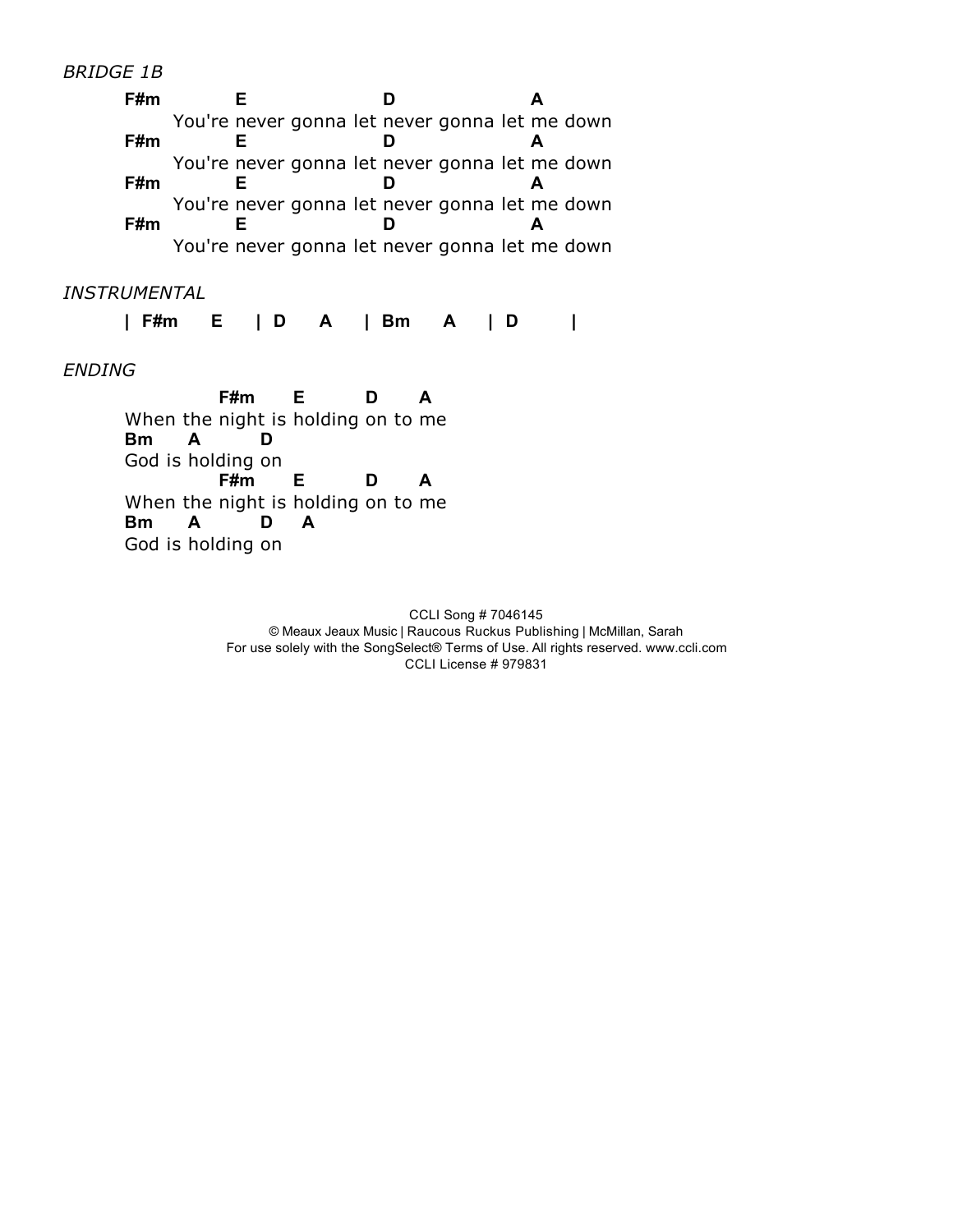# Mo' Power

Don L. Davis

C Dm F G It's in His name, flowin' through my soul C C# Dm F G C I sho' nuff got mo' power! C# Dm F G It's from my God, much greater than I know, <sup>C</sup> C# Dm F G C I sho' nuff got mo' power!  $C#$  Dm F G It's like a river, wellin' up in me, C C# Dm F G C I sho' nuff got mo' power! C# Dm F G It's through the Blood, I've got the victory C C# Dm I sho' nuff got mo' power!  $G<sub>7</sub>$ (I've got) The power to walk right, The power to talk right, The power to live right, oh yeah! F I've got the power to make it through, A7 In His name I really do Dm Possess mo' power!

© 1999. Don L. Davis. All Rights Reserved.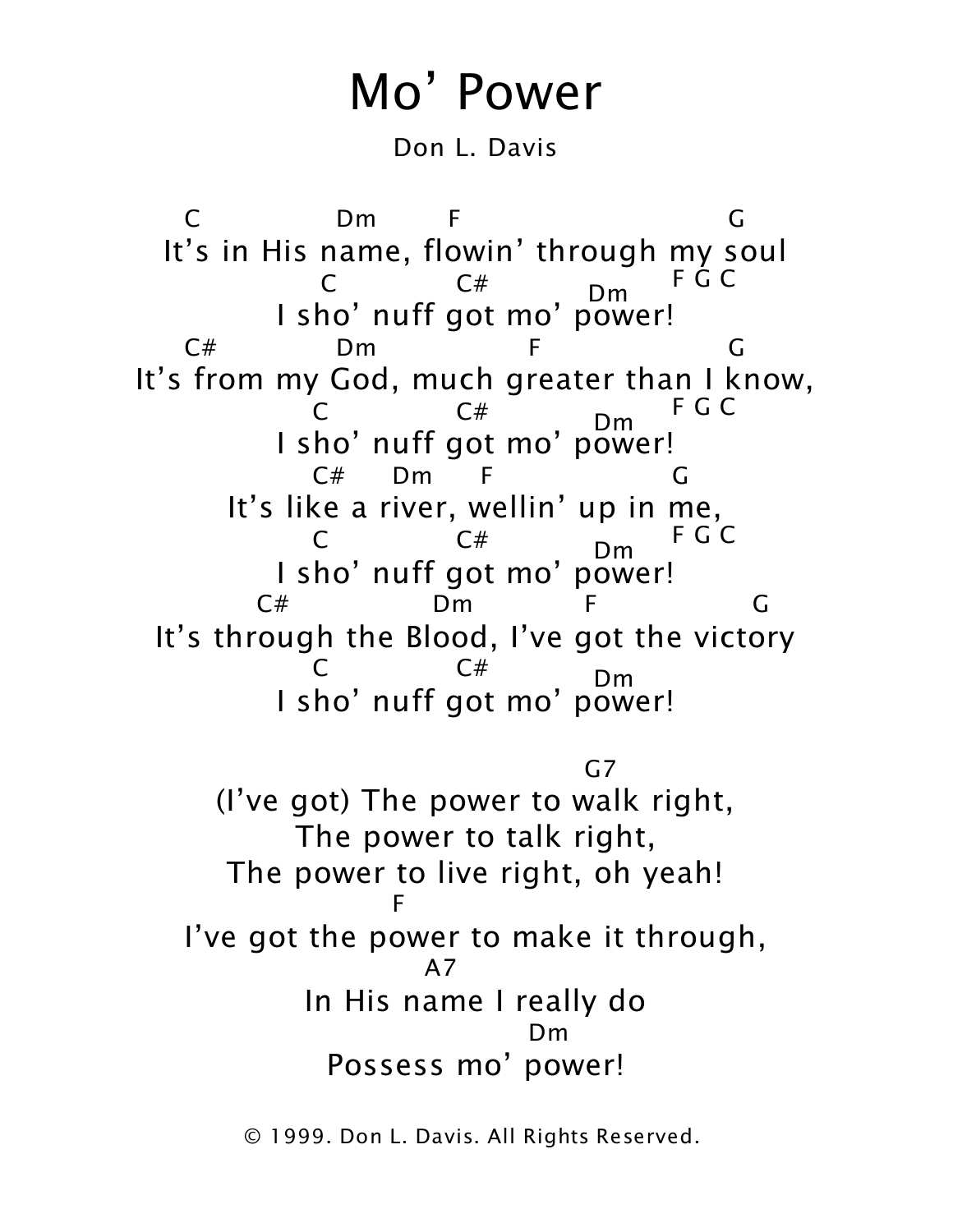# My Jesus I Love Thee

Featherston, William R. / Gordon, Adoniram J.

D G D D A D My Jesus I love Thee; I know Thou art mine. G D A D For Thee all the follies of sin I resign. G Em A D G D A My gracious Redeemer, my Savior art Thou. D G D A Bm Em A D C Am7 If ever I loved Thee, my Jesus, 'tis now.

I love Thee, because Thou hast first loved me, And purchased my pardon on Calvary's tree. I love Thee for wearing the thorns on Thy brow, If ever I loved Thee, my Jesus, 'tis now.

I'll love Thee in life, I will love Thee in death, And praise Thee as long As Thou lendest me breath; And say when the death dew lies cold on my brow, "If ever I loved Thee, my Jesus 'tis now."

In mansions of glory and endless delight, I'll ever adore Thee in heaven so bright. I'll sing with the glittering crown on my brow, "If ever I loved Thee, my Jesus, 'tis now."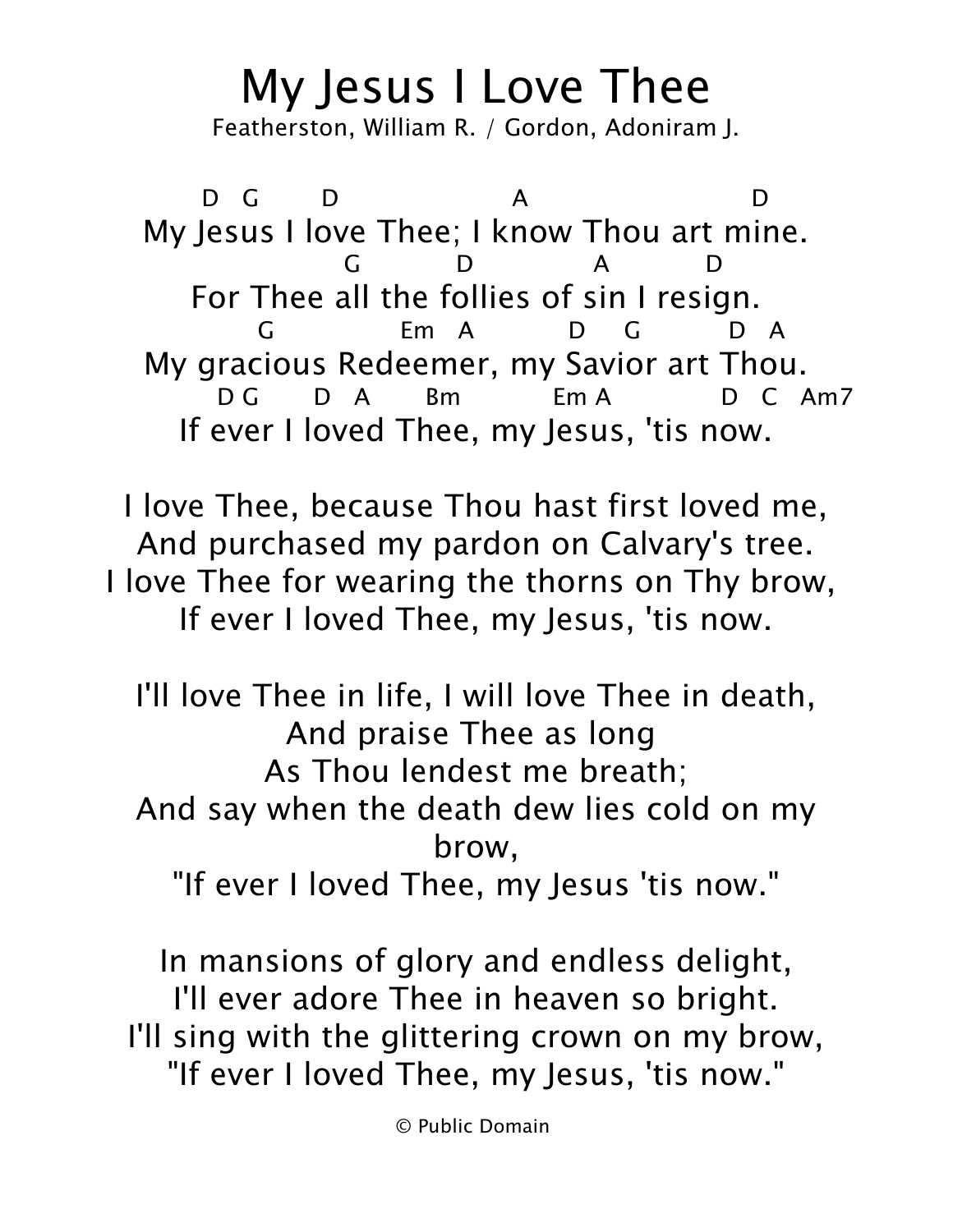## **O Praise The Name (Anástasis)**

Benjamin Hastings | Dean Ussher | Marty Sampson

*VERSE 1*

I cast my mind to Calvary Where Jesus bled and died for me I see His wounds His hands His feet My Saviour on that cursed tree **C**  $G^{(4)}$ **Am F C G(4) C Cmaj7/E F/C**

*VERSE 2*

His body bound and drenched in tears They laid Him down in Jo - seph's tomb The entrance sealed by heavy stone Messiah still and all a - lone **C Csus C**  $G^{(4)}$ **Am F 2(no3) C G(4) C**

*CHORUS 1A*

O praise the Name of the Lord our God O praise His Name for - ever - more For endless days we will sing Your praise Oh Lord oh Lord our God **C F C Am Gsus G C/E F Am F G C**

*VERSE 3*

Then on the third at break of dawn The Son of heaven rose again O trampled death where is your sting The angels roar for Christ the King **C G(4) Am F C Gsus G C Csus**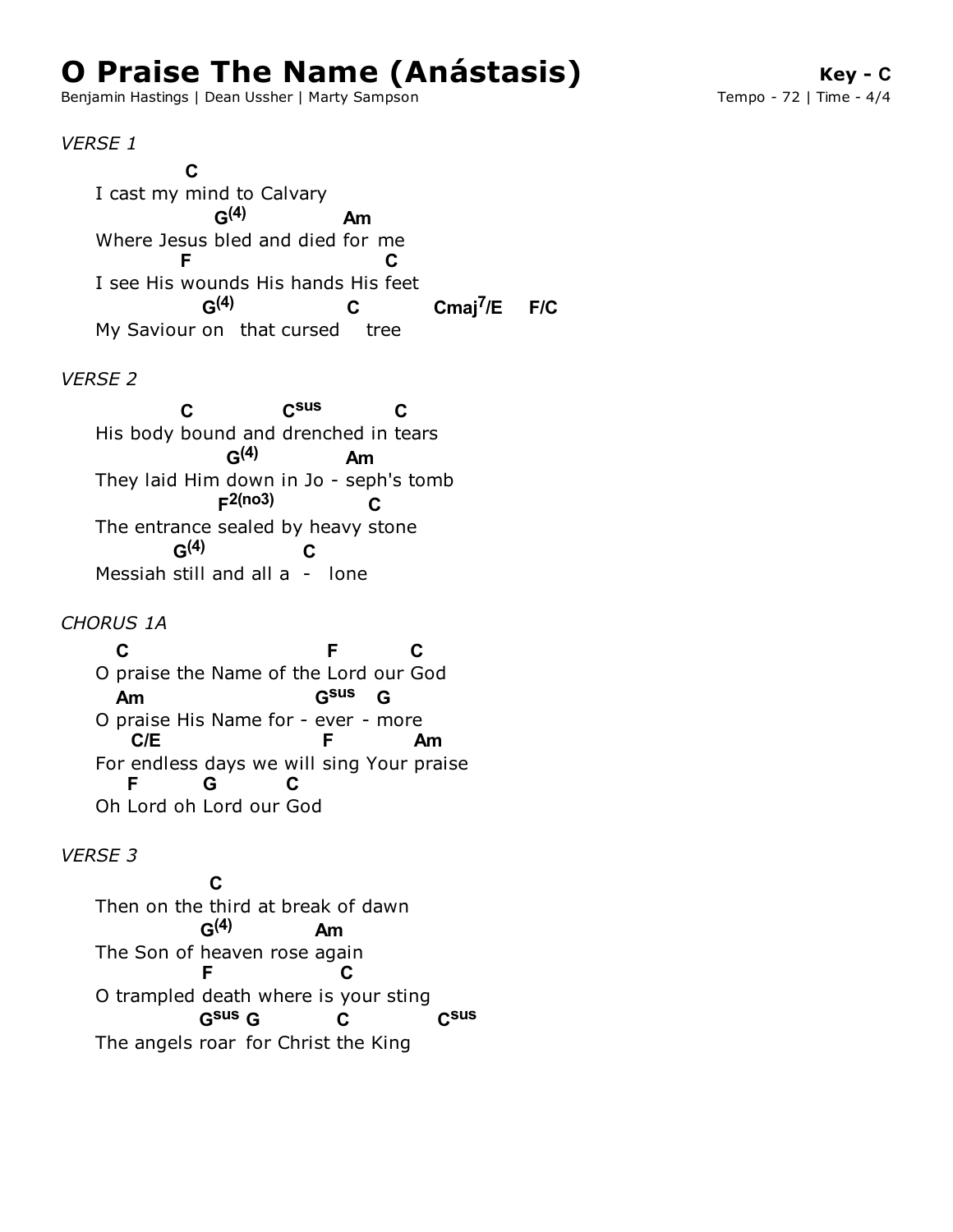*VERSE 4*

He shall re - turn in robes of white The blazing sun shall pierce the night And I will rise among the saints My gaze transfixed on Jesus' face **C G(4) Am F C G5 C**

*CHORUS 1B*

O praise the Name of the Lord our God O praise His Name for - ever - more For endless days we will sing Your praise Oh Lord oh Lord Oh Lord oh Lord our God Oh Lord oh Lord our God **C F 6 C Am Gsus G C/E F 6 Am F Gsus** our God **G C F Gsus G C F G C**

> CCLI Song # 7037787 © 2015 Hillsong Music Publishing For use solely with the SongSelect® [Terms](https://songselect.ccli.com/about/termsofuse) of Use. All rights reserved. [www.ccli.com](http://www.ccli.com) CCLI License # 979831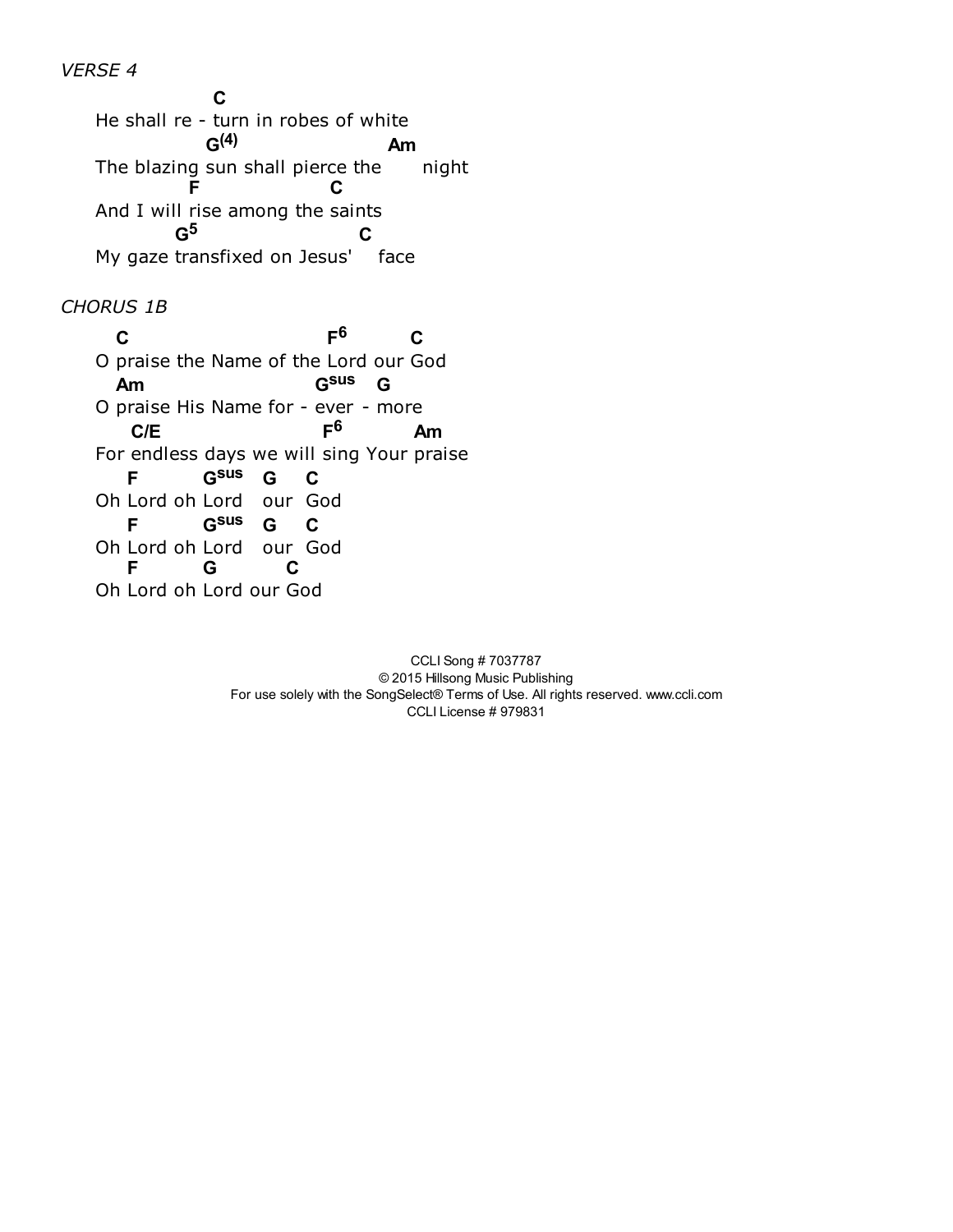# The Doxology

Thomas Ken

D G A D Praise God from Whom all blessings flow G D A Praise Him, all creatures here below D Em A D Praise Him above, ye heavenly host G Asus A D Praise Father, Son, and Holy Ghost! G D Amen!

© Public Domain.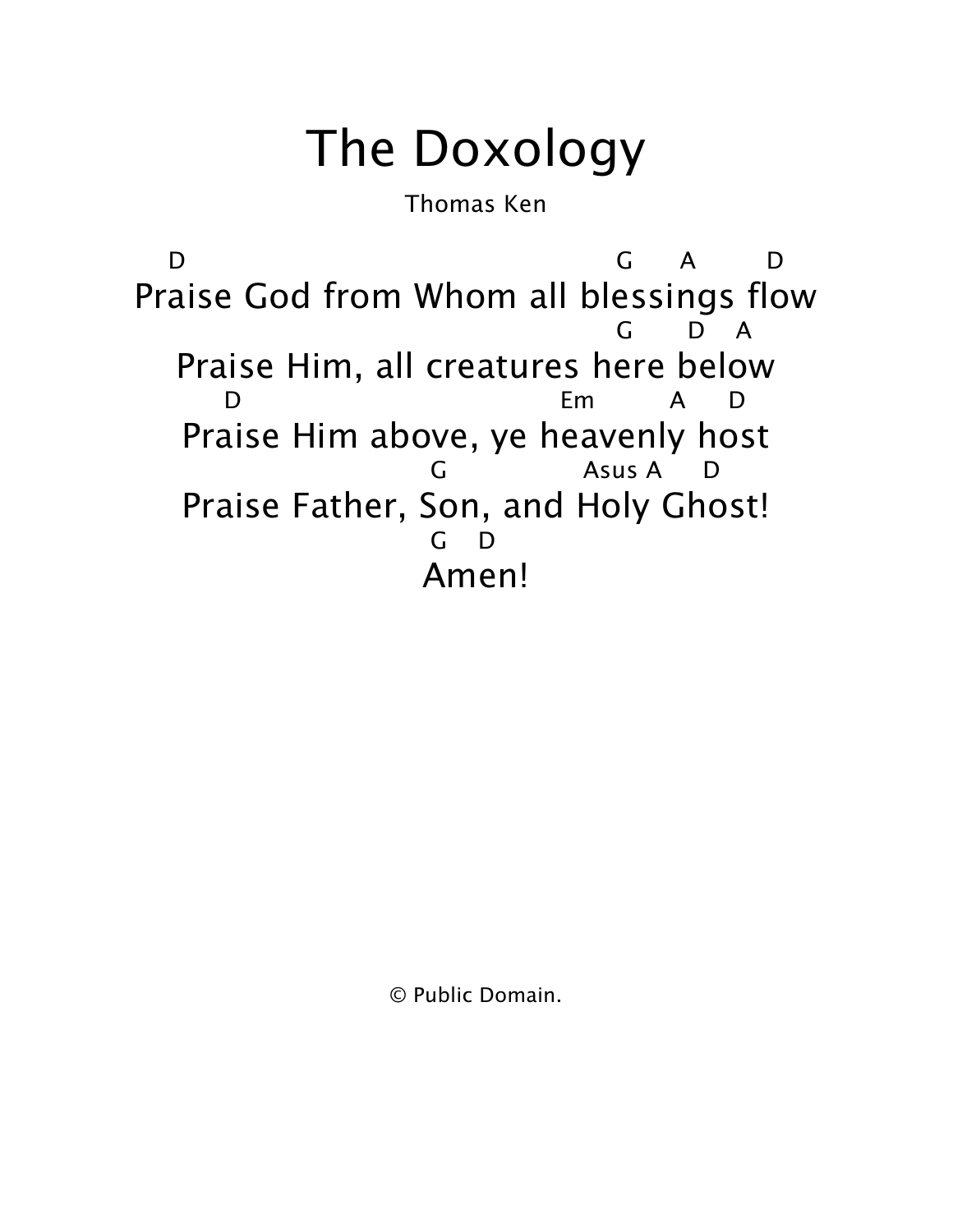## The Fight is On Don L. Davis

Em C D Em With spirits sober now, with armor tightly on C D Em Our swords are razor sharp, our shields are strong C D Em C As soldiers of the Cross, we stand in full array Am D Bm7 Em We sing in harmony, the Victor's song

C D Em I've strapped my armor on, I hold my sword and shield C D Em I've heard His battle cry, the fight's begun C D Em C I see my Captain there, I'll lift His banner high Am D Bm7 Em The time for war has come, the fight is on!

Marching in cadence now, The Lord's brigade is set A troop of champions, Army of God We've seen His angels dash, We've heard His trumpet call, We walk the battlefield where Jesus trod

We fight the enemy, Not flesh and blood to wound But wrestle with the pow'rs of death and hell Jesus our Champion o'er Satan the vic'try won Whose head is crushed and who Like lightning fell!

© 2001. All Rights Reserved.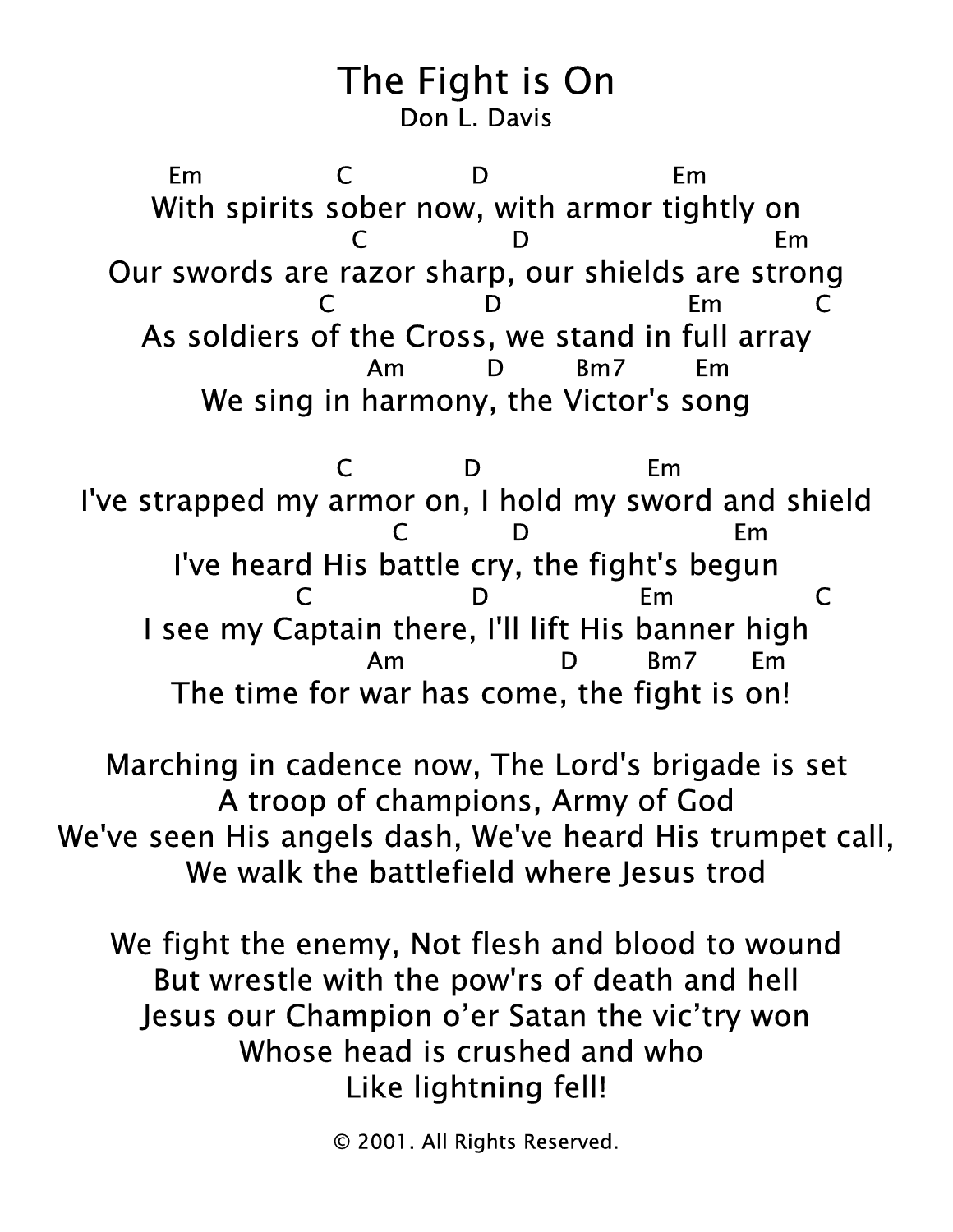**Don L. Davis Em C G D (2x) Adapted from Exod. 15, Ps. 45, et. al. Em C Yes, the LORD is a warrior; G** B D Em C G D **Yahweh God, the LORD of hosts is his name. Em C Lord Most High, the mighty God G D Em C G D Working wonders in the earth for your fame Em C Now, ride forth victoriously G D Em C G D Gird your sword upon your side, you mighty one Em C For so great is your majesty G D Em C G D God arise, come and make your kingdom come**

**The Lord Is a Warrior**

 **Em C You're my Strength, my Defense G D You're my God, and You're my Praise Em C You're my Shield, You're my Song G D Adonai, mighty to save Em C Victory, now is mine G D Through my Champion divine, A C You shall reign--spread your fame D Em C G D The LORD is a warrior!**

**© 2012 Don L. Davis. All Rights Reserved.**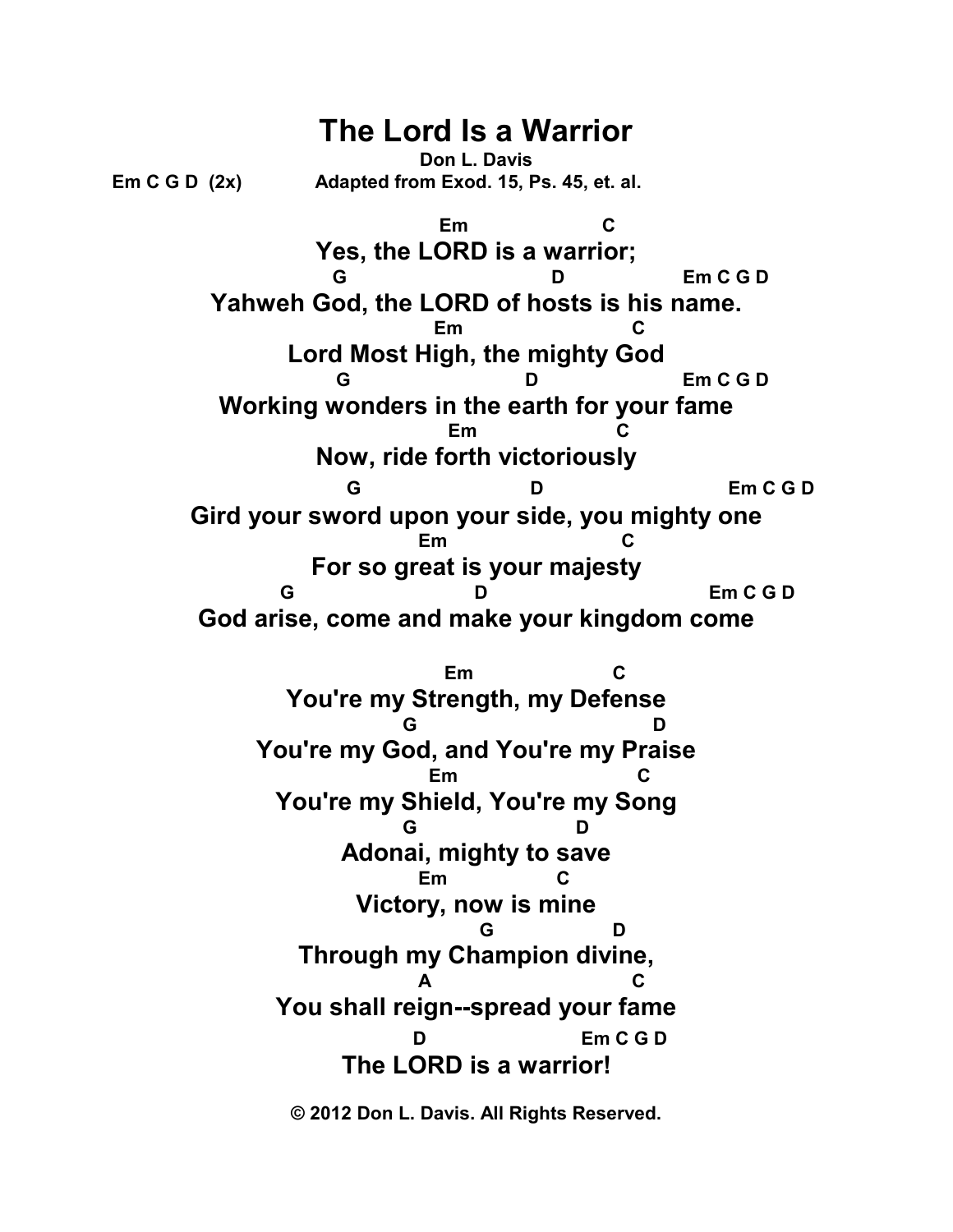## The Precious Blood of Christ

Don L. Davis

A C#m D A Fountain that brings healing Bm E D A And it prompts the Spirit's sealing F#m  $E$  D C#/A It's the Blood that will not lose its power  $Bm \quad A \quad E$ O, the precious Blood of Christ.

A Stream from veins so holy From the crown of thorns dripped slowly It's the Blood that Jesus shed to save me O, the precious Blood of Christ.

From Cross so coarse, not handsome From the Cross, Blood flowed, did ransom It's the Blood that purchased all my pardon O, the precious Blood of Christ.

Let heav'n and earth exalt him He was slain, God's Lamb, for our sin For the Blood has overcome the dragon O, the precious Blood of Christ.

And for all time, its power It will keep us from wrath's hour It's the Blood that washes and redeems us O, the precious Blood of Christ.

© 2004. Don L. Davis. All Rights Reserved.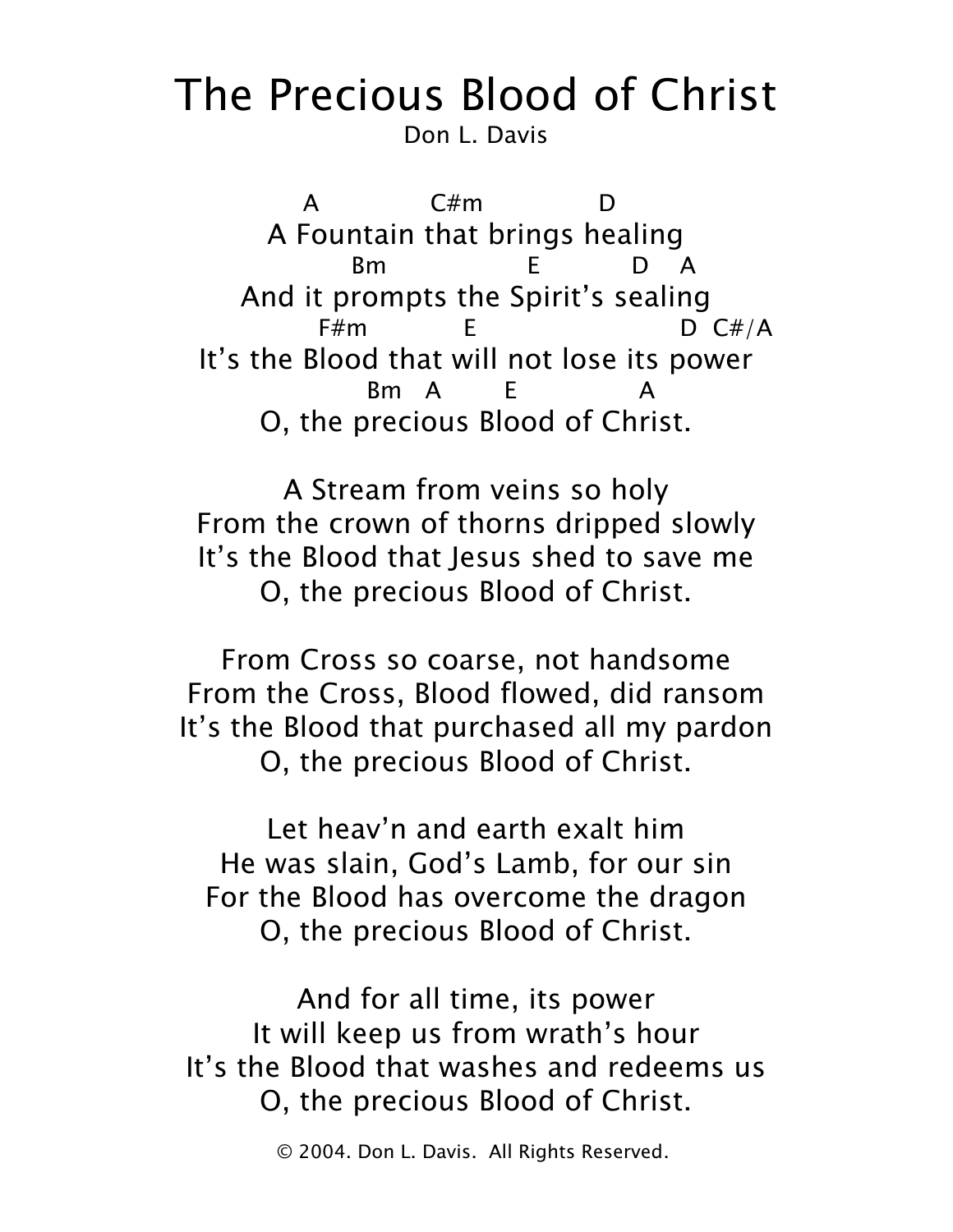### **This Is Amazing Grace**

**Jeremy Riddle, Josh Farro & Phil Wickham**

*Verse 1* **D** Who breaks the power of sin and darkness **G** Whose love is mighty and so much stronger **Bm7 A G** The King of Glory the King above all kings *Verse 2* **D** Who shakes the whole earth with holy thunder **G** Who leaves us breathless in awe and wonder **Bm7 A G** The King of Glory the King above all kings *Chorus* **D G** This is amazing grace this is unfailing love **Bm7** That You would take my place **A** That You would bear my cross **D** You would lay down Your life

 **G** That I would be set free

**Bm7 A D**  Jesus I sing for all that You've done for me

### *Verse 3*

**D**

Who brings our chaos back into order **G** Who makes the orphan a son and daughter **Bm7 A G** The King of Glory the King above all kings

*Verse 4*

### **D**

Who rules the nations with truth and justice **G** Shines like the sun in all of its brilliance **Bm7 A G** The King of Glory the King above all kings *Bridge* **D** Worthy is the Lamb who was slain  **G** And worthy is the King who conquered the grave  **Bm7** And worthy is the Lamb who was slain **G** Worthy is the King who conquers the grave **D** Worthy is the Lamb who was slain **G** Worthy is the King who conquers the grave **Bm7** Worthy is the Lamb who was slain **G**

Worthy worthy worthy

© 2012 Bethel Music, Phil Wickham Music, Seems Like Music, Sing My Songs & Warner Chappell Music CCLI License # 2386087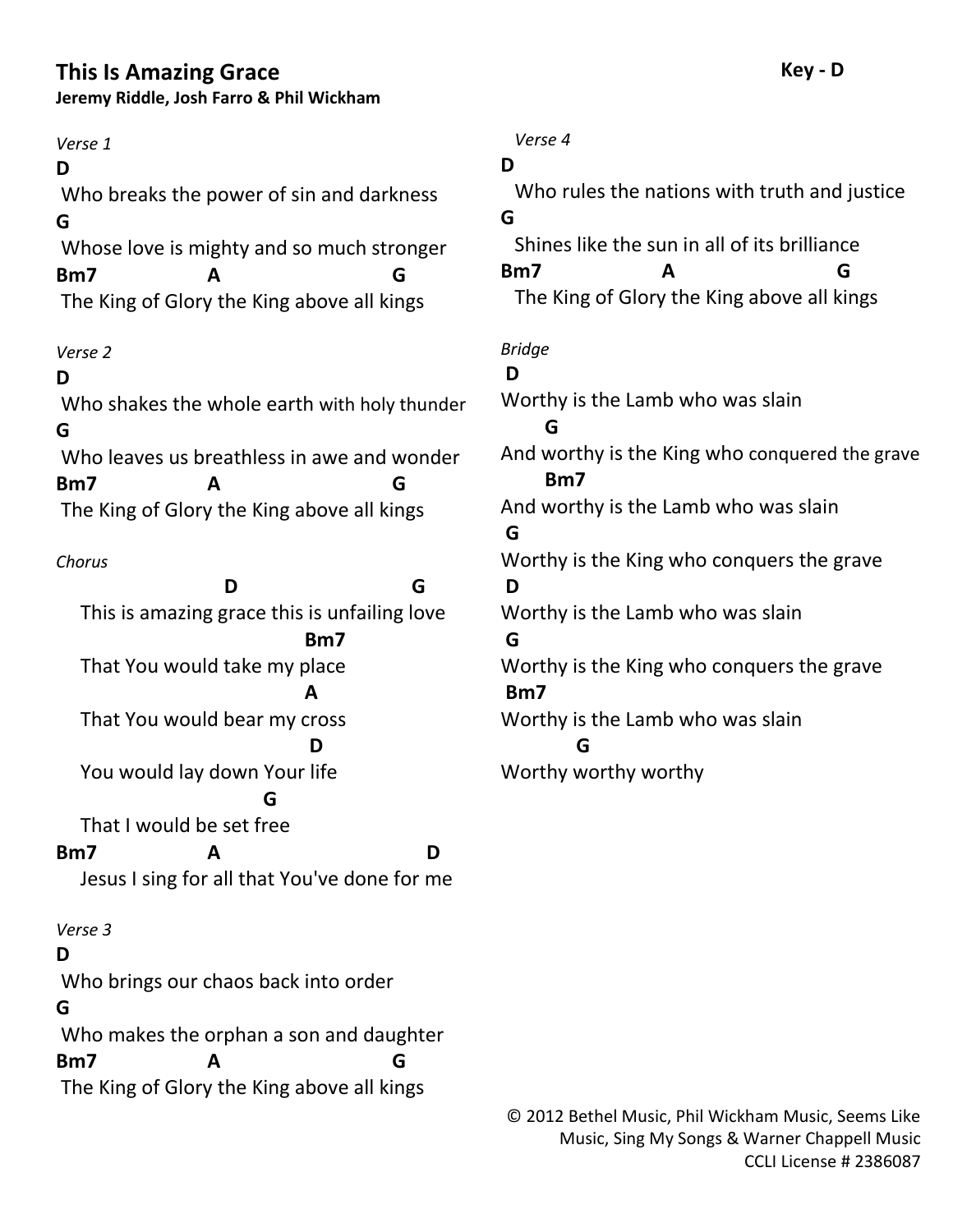# Victory in Jesus

Eugene M. Bartlett Sr.

B E A E I heard an old, old story, how a Savior came from glory.  $C \# m$  E F# B How He gave His life on Calvary to save a wretch like me. E I heard about His groaning, A E Of His precious blood's atoning. C#m B E F#m B E Then I repented of my sin and won the victory. B E A E O, Victory in Jesus, my Savior forever!  $C \# m$  E F# B He sought me and He bought me, with His redeeming blood. E A E He loved me ere I knew Him, and all my love is due Him. C#m E F#m B E He plunged me to victory beneath the cleansing flood. I heard about His healing, of His cleansing power revealing. How He made the lame to walk again And caused the blind to see. And then I cried, "Dear Jesus, Come and heal my broken Spirit."

And somehow Jesus came and brought to me the victory.

I heard about a mansion He has built for me in glory. And I heard about the streets of gold, Beyond the crystal sea. About the angels singing and the old redemption story. And some sweet day I'll sing up there the song of victory.

© 1967 Mrs. E.M. Bartlett. Renewal.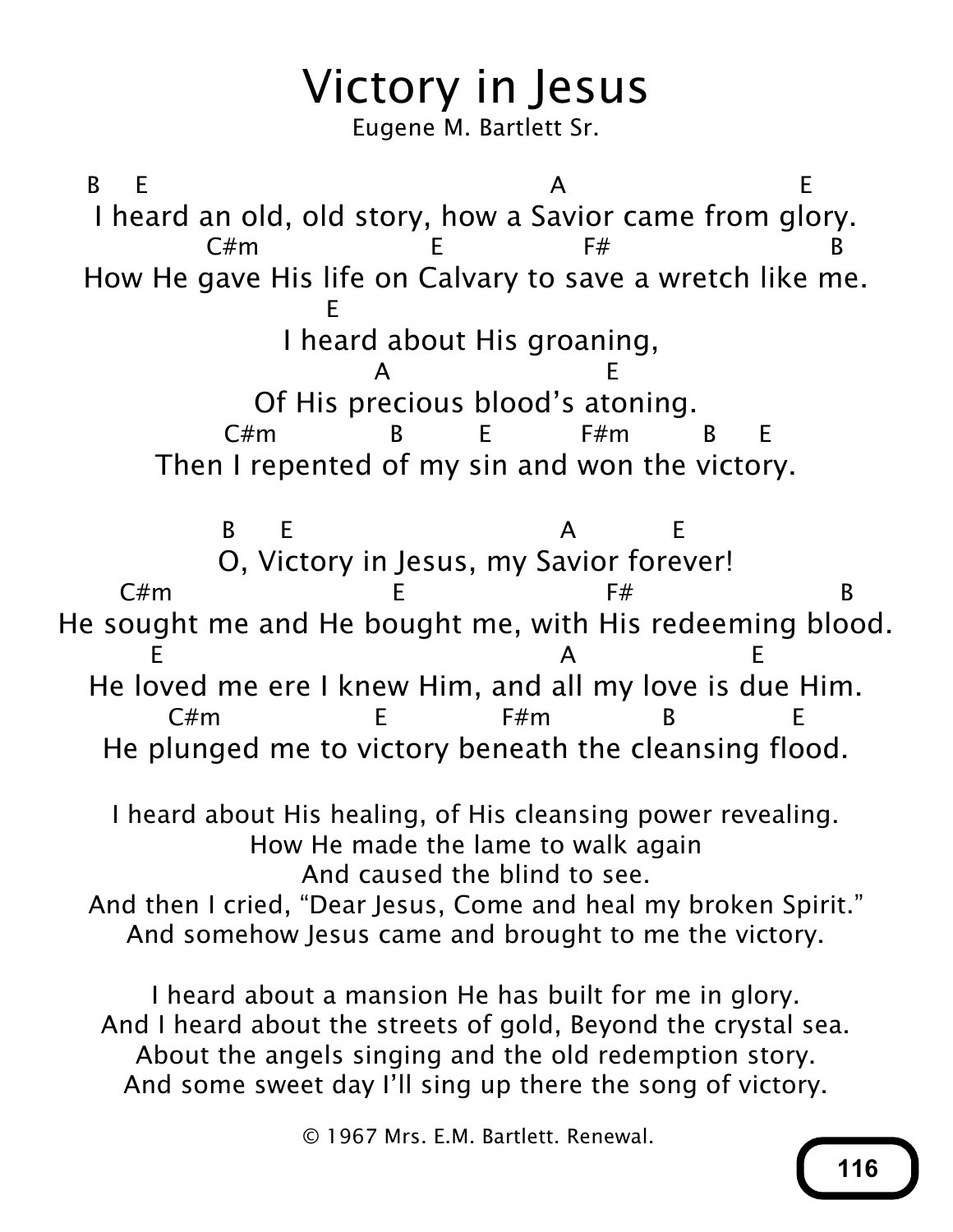## Well I Woke Up This Mornin' Anonymous

 $D$  G Well, I woke up this mornin'

With my mind stayed on Jesus, G7 C Well, I woke up this mornin' Am D G With my mind stayed on Jesus, D G Well, I woke up this mornin, B7 Em With my mind stayed on Jesus, G D C G Hallelu, hallelu, hallelujah.

Oh, the devil doesn't like it When my mind is stayed on Jesus . . .

I'm on my way to heaven with my mind, Stayed on Jesus . . .

Oh, my heart will not be troubled If my mind is stayed on Jesus . . .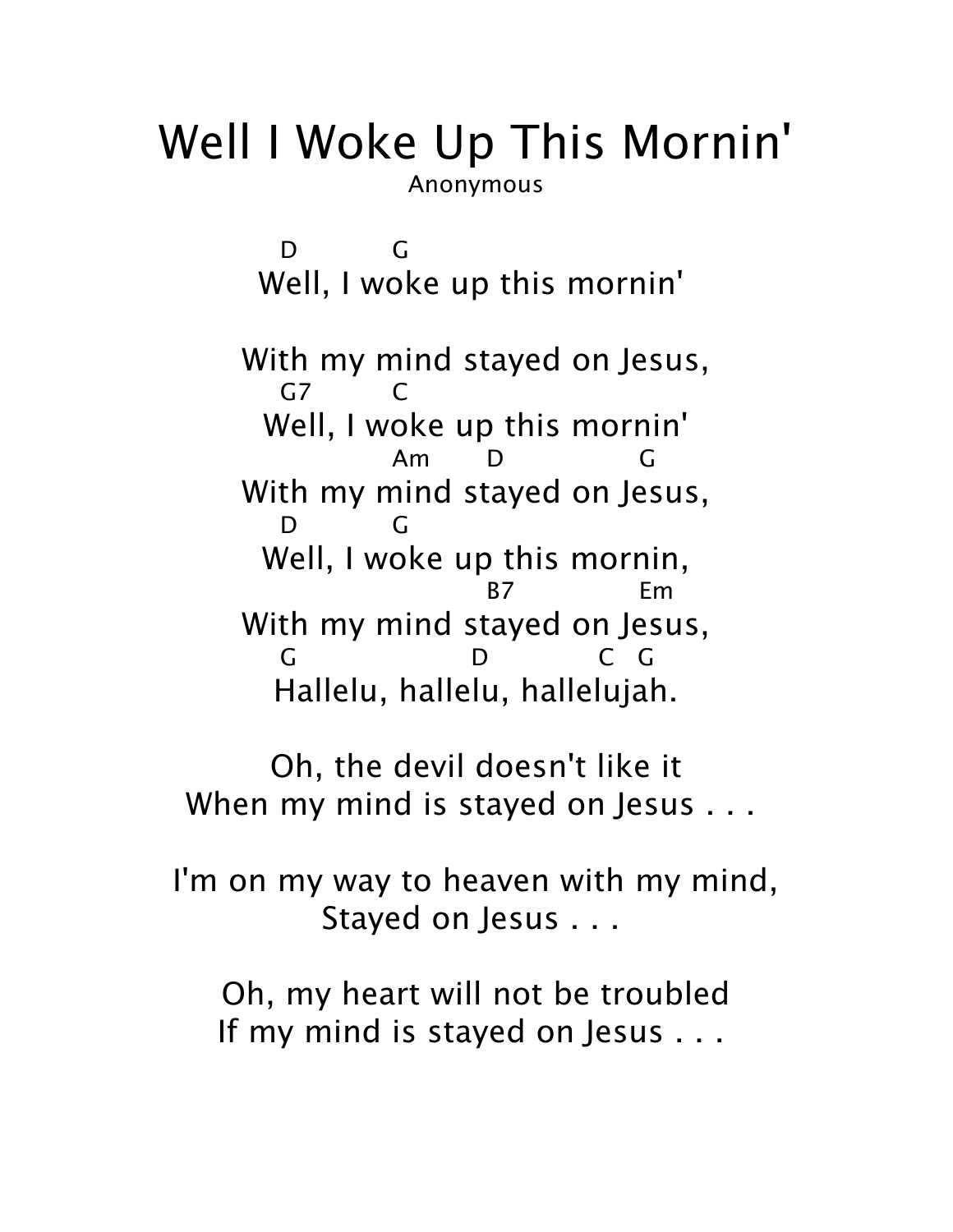### **What A Beautiful Name Key - D**

**Ben Fielding & Brooke Ligertwood**

*Verse 1* **D** You were the Word at the beginning  **G Bm A** One with God the Lord Most High **Bm A/C# D** Your hidden glory in creation  **G Bm A** Now re-vealed in You our Christ *Chorus 1*  **D** What a beautiful Name it is  **A** What a beautiful Name it is **Bm A G** The Name of Jesus Christ my King  **D/F#** What a beautiful Name it is  **A** Nothing compares to this  **Bm** What a beautiful Name it is  **A G** The Name of Jesus *Verse 2* **D** You didn't want heaven without us  **G Bm A** So Jesus You brought heaven down **Bm A/C# D**

My sin was great Your love was great-er  **G Bm A** What could separ - ate us now?

### *Chorus 2*

**D** What a wonderful Name it is *A* What a wonderful Name it is **Bm A G** The Name of Jesus Christ my King  **D/F#** What a wonderful Name it is  **A** Nothing compares to this

**Bm** Book and the state of the Bm What a wonderful Name it is  **A G** The Name of Jesus **Bm** Book and the Book and the Book What a wonderful Name it is  **A G** The Name of Jesus *Instrumental* **[G /// | A /// | Bm /// | F#m ///]** *[2x]* **[G /// | A /// | Bm /// | A ///]**  *Bridge* **G** A Death could not hold You, The veil tore be-fore You **Bm F#m** You silence the boast of sin and grave  **G A** The heavens are roaring the praise of Your glory  **Bm A** For You are raised to life again **G** A You have no rival, You have no equal  **Bm F#m** Now and for-ever God You reign  **G A** Yours is the kingdom, Yours is the glory  **Bm A** Yours is the Name above all Names *Chorus 3* **D** What a powerful Name it is  **A** What a powerful Name it is  **Bm A G** The Name of Jesus Christ my King  **D/F#** What a powerful Name it is  **A** Nothing can stand a-gainst **Bm** Bm Bm Bm Bm What a powerful Name it is  **A G** The Name of Jesus